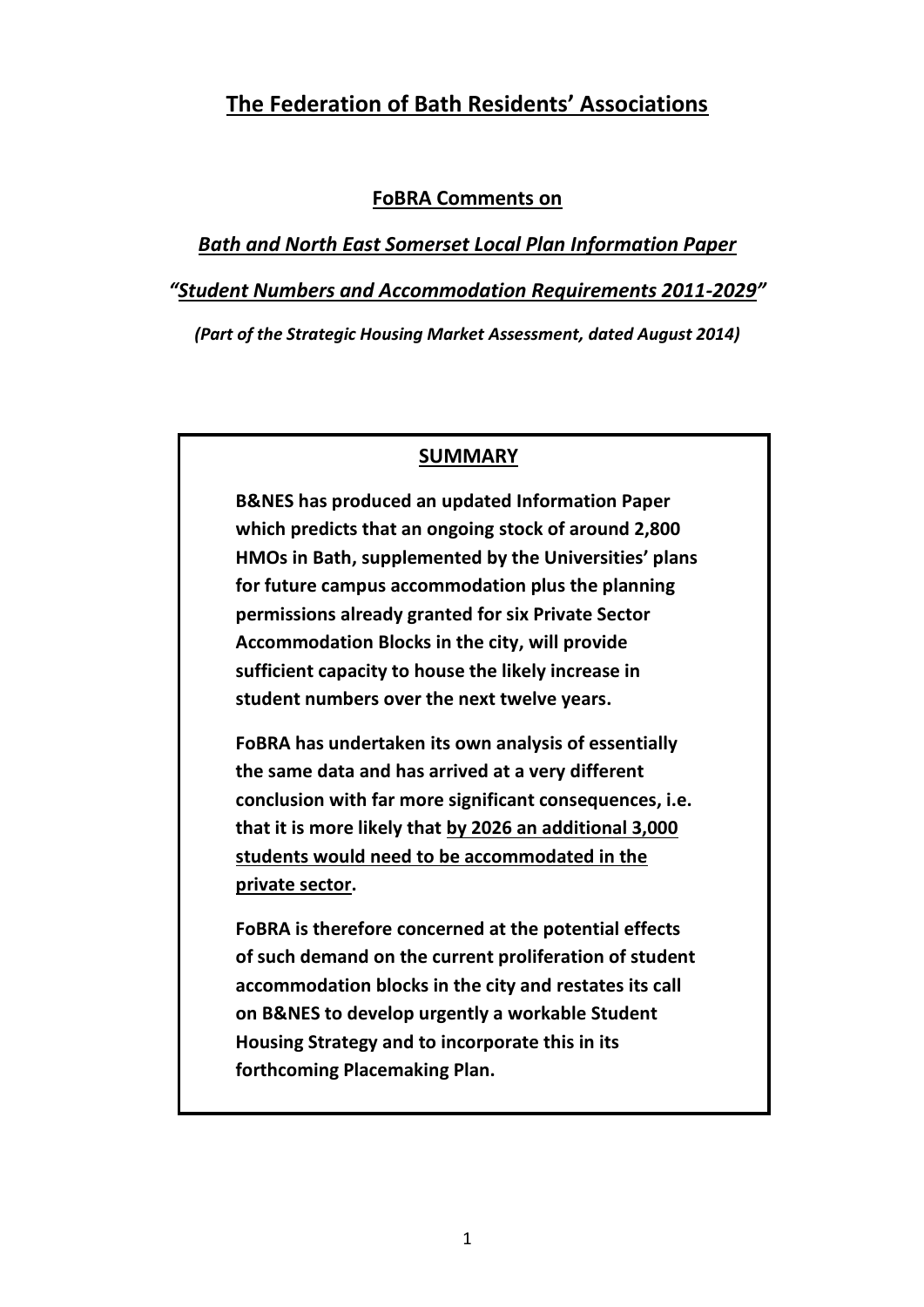**Reference A**: Bath and North East Somerset Local Plan. Student Numbers and Accommodation Requirements 2011-2029. Part of the Strategic Housing Market Assessment. August 2014.

# **Introduction**

1

The Federation of Bath Residents' Associations (FoBRA) has long been concerned at the effects of the demand for private sector housing in Bath from increasing numbers of students at the city's two highly successful universities, initially in terms of the conversion of large numbers of family homes into Houses in Multiple Occupation (HMOs) and, more recently, in terms of a proliferation of planning applications for Private Sector Accommodation Blocks (PSABs) in the city. It has repeatedly called on B&NES to implement a workable Student Housing Strategy such that provision is made in the Local/Placemaking Plan for housing students for a credible range of future number scenarios.

In July 2013 B&NES published a Student Numbers and Accommodation Requirements Information Paper as part of its Local Development Framework<sup>1</sup>. This concluded that likely future increases in student numbers would be more than compensated for by the provision of University campus halls of residence, thus freeing up significant numbers of Houses in Multiple Occupation (HMOs).

FoBRA challenged B&NES' assumptions regarding likely future student numbers and the rate of build of future campus accommodation and carried out its own analysis of essentially the same data. It came to a very different set of conclusions, i.e. that by 2026 approximately 3,000 extra students could need to be accommodated in the private sector.

In August 2014 B&NES published a revised version of the July 2013 document (Reference A) using revised data and assumptions, this time concluding that by 2026 the demand for private sector beds could increase by between about 250 and 1,100 relative to the 2011 baseline of 11,330.

One Private Sector Accommodation Block has been completed since 2011<sup>2</sup> and, at August 2014, B&NES had granted planning permission for five more<sup>3</sup>, and expects these to provide between 905 and 1,280 PSAB bed spaces by 2022.

B&NES thus concludes that the universities can "consume their own smoke" (Ref.A, para.1.9e).

FoBRA has again carried out its own analysis of essentially the same data and suggests that B&NES' conclusions are again significantly understated in that **demand for further student private sector bed spaces, above and beyond the existing 2,800 HMOs, the likely new build on campus and the six PSABs already approved, could be as high as 3,000.**

<sup>&</sup>lt;sup>1</sup> B&NES Local Plan. Student Numbers and Accommodation Requirements Evidence Base. Part of the Strategic Housing Market Assessment. July 2013.

 $^{2}$  The Quasar Building, adjoining Avon Street Car Park: 48 bed spaces (Ref.A, para.4.2).

<sup>&</sup>lt;sup>3</sup> Twerton Mill: 327 bed spaces, Green Park House: 461, Westgate Buildings: 29, Widcombe Social Club: 40, Bath Western Riverside: 375 (Ref.A, para.4.3).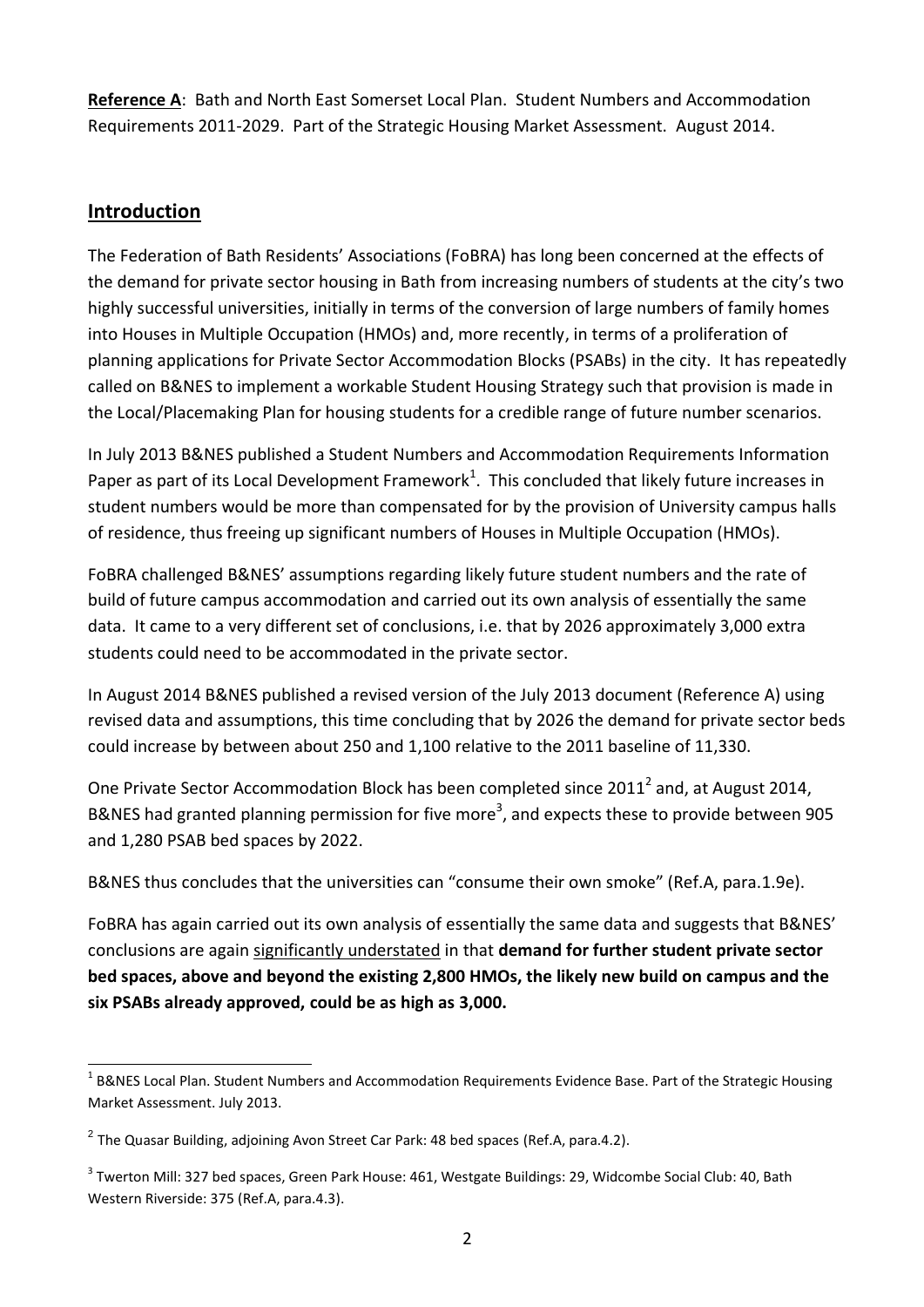The results of B&NES' analysis (Scenarios 1 & 2) and FoBRA's interpretation of essentially the same data (Scenarios 3, 4 & 4a) are discussed below. Scenario 4a was added (see Table 4a) on receipt of updated student number projection information received from the University of Bath on 24 September 2014 (see Annex B).

# **Agreed Facts and Assumptions**

FoBRA does not challenge the following facts and assumptions presented by B&NES in Ref.A:

- For Bath Spa University (BSU), the private sector student bed demand is likely to rise by 324 from 4,992 in 2011 to 5,316 by 2023.
- For The University of Bath:
	- $\circ$  Long-term (1996-2012) average student number growth rate = 4.34% pa (Ref.A. para.2.2, Fig.11)
	- $\circ$  Total Student Roll\* 2012/13 = 15.182 (\* excluding visiting students)
	- $\circ$  Total Student Roll\* 2013/14 = 15,660 (an annual increase of 3.14%)
	- o The UofB Masterplan predicts growth between 1% and 3% pa from 2009 to 2026. The lower end of this range can be discounted since the 2026 total has already been exceeded (Ref.A, para.2.17)
	- $\circ$  Assumed growth rate going forward = 3% pa (in line with Masterplan)
	- $\circ$  65% of Total Student Roll require housing in the Bath area (Ref.A, Appendix 1)
	- o Current provision of UofB-managed bed spaces (on and off campus) = 3,347
	- $\circ$  UofB Masterplan provides for up to 2,400 additional campus bed spaces by 2026
	- o Of these, 704 will be delivered in Autumn 2014
	- o It is unlikely that the remaining 1,696 new campus bed spaces will come forward at the required rate (Ref.A, para.1.9e)
- In 2011, approximately 11,300 students were accommodated in 2,833 HMOs in the Bath area. This had risen to 11,600 students in 2,915 HMOs by 2013/14.
- Going forward, the strategy of the B&NES Development Plan is to maintain the number of student HMOs at 2011 levels (i.e. around 2,833) (Ref.A, para.5.22)
- Planning permission has already been granted for 1,280 student bed spaces in six Private Sector Accommodation Blocks (PSAB) in Bath, of which 905 are likely to have been delivered by 2022 (delivery of the 375 attributed to Bath Western Riverside is said to be 'uncertain' – Ref.A, para.4.3)
- At August 2014, a further 1,243 PSAB bed spaces in Bath were at the planning application or pre-application enquiry stage (Ref.A, para.4.4)

A comparison of UofB and other facts and assumptions made across Scenarios 1 to 4a is presented in Table A.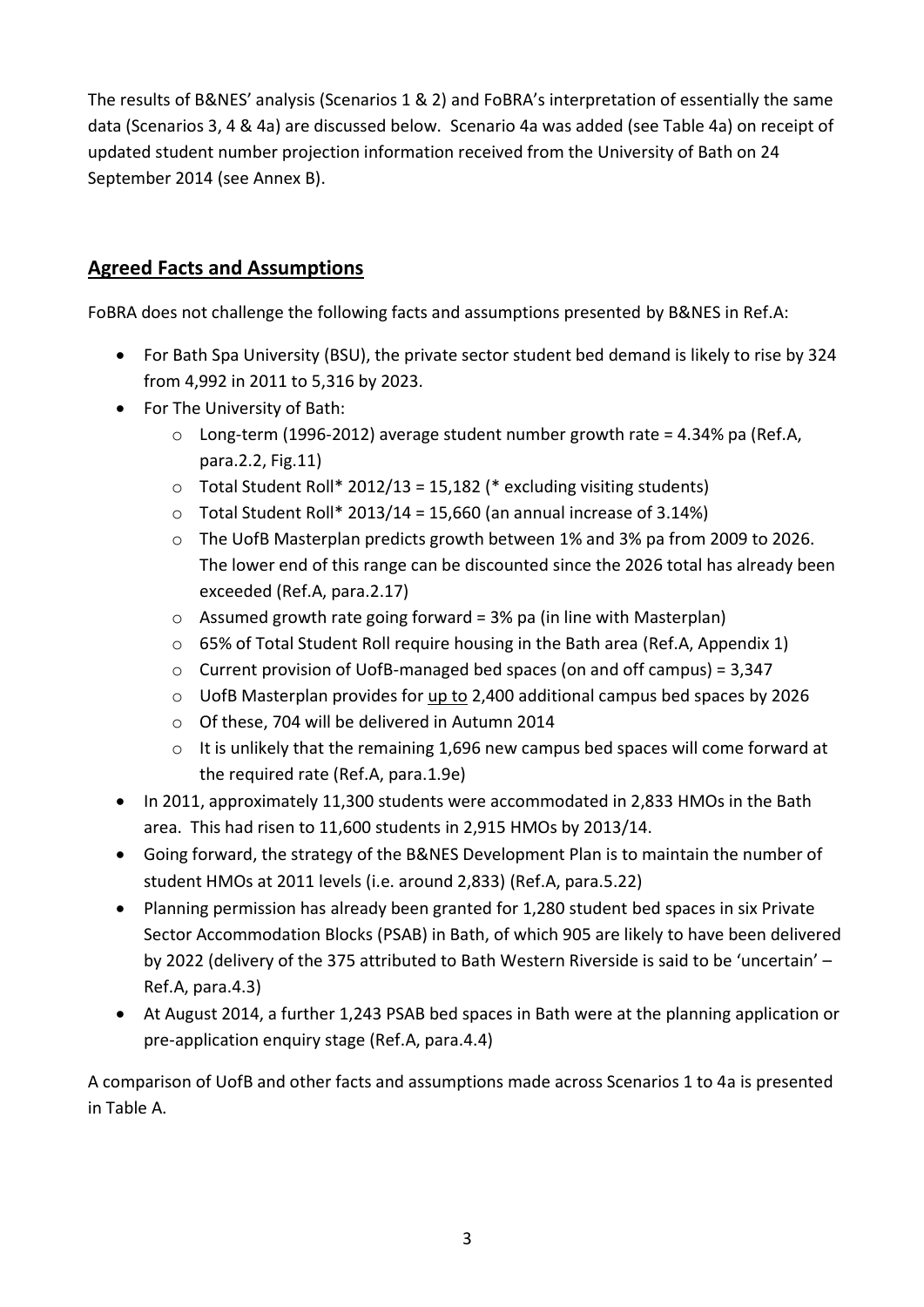# **Differences in Interpretation**

Despite the considerable consistency of approach between the B&NES and FoBRA analyses listed above, three aspects emerge where there is a significant difference in interpretation:

- The likely level of provision of new UofB-managed campus accommodation
- The ultimate level to which UofB student numbers may rise
- The way in which the assumed 3% pa UofB growth rate is applied.

It is shown below how these aspects have the potential to very significantly affect the outcome of the analyses. Each is discussed in turn.

## (a) The likely level of provision of new UofB-managed campus accommodation

The University of Bath guarantees managed accommodation, mostly on campus, for all new undergraduate entrants and all new international postgraduates. Over the years this level of provision has consistently hovered between 21% and 26% (average 24%) of the total student roll, depending on the phasing of the build of new halls of residence. For example, the 2013/14 provision of 3,347 bed spaces for 15,660 students equates to 21.3% and this will shortly rise to about 25.3% (4,051 for 16,000 students) when The Quads (704 bed spaces) opens on campus in Autumn 2014 - precisely in line with the historical range.

Although the UofB Masterplan provides for up to 2,400 new campus bed spaces between 2011 and 2026, there is uncertainty as to how many more (if any) will be built beyond The Quads (704) (Ref.A, paras.2.23, 2.29). At a recent meeting chaired by the UofB Deputy Vice Chancellor (see Annex A, Q.1) the University's Director of Policy and Planning stated that UofB "does not have a forward plan for specific construction projects beyond The Quads".

FoBRA considers B&NES' analysis at Ref.A to be flawed in assuming unprecedented levels of provision of up to 31.1% (e.g. 5,751 bed spaces for 18,488 students in 2023/24 – Ref.A, Table 3a), preferring to assume levels within the historical range in its own analysis (Tables 3, 4 & 4a). Indeed, with increasing competition from the proliferation of city centre public sector student accommodation blocks, FoBRA suggests that, in percentage terms, university provision is more likely to reduce than to increase in future.

## (b) The ultimate level to which UofB student numbers may rise

B&NES chooses to rely solely on an unreferenced graph (reproduced below as Figure 1) that appears in the UofB Masterplan (Fig. 5) and indicates that total student numbers would plateau at 16,000 Full Time Equivalents (FTE) in about 2020. The veracity of this graph is highly questionable<sup>4</sup>, particularly in the light of a recent response from senior UofB management to the question "Is a 16,000 cap formal University policy?". Annex A, Q.3 shows that response to be "The 16,000 FTE figure is not a formal cap…" and "The ultimate capacity of [the] campus will depend on the nature of our provision". Confidence in the accuracy and continued relevance of the Masterplan graph is

 4 From The B&NES July 2013 Information Paper (p.8): "The Council has been unable to source the background data to this graph".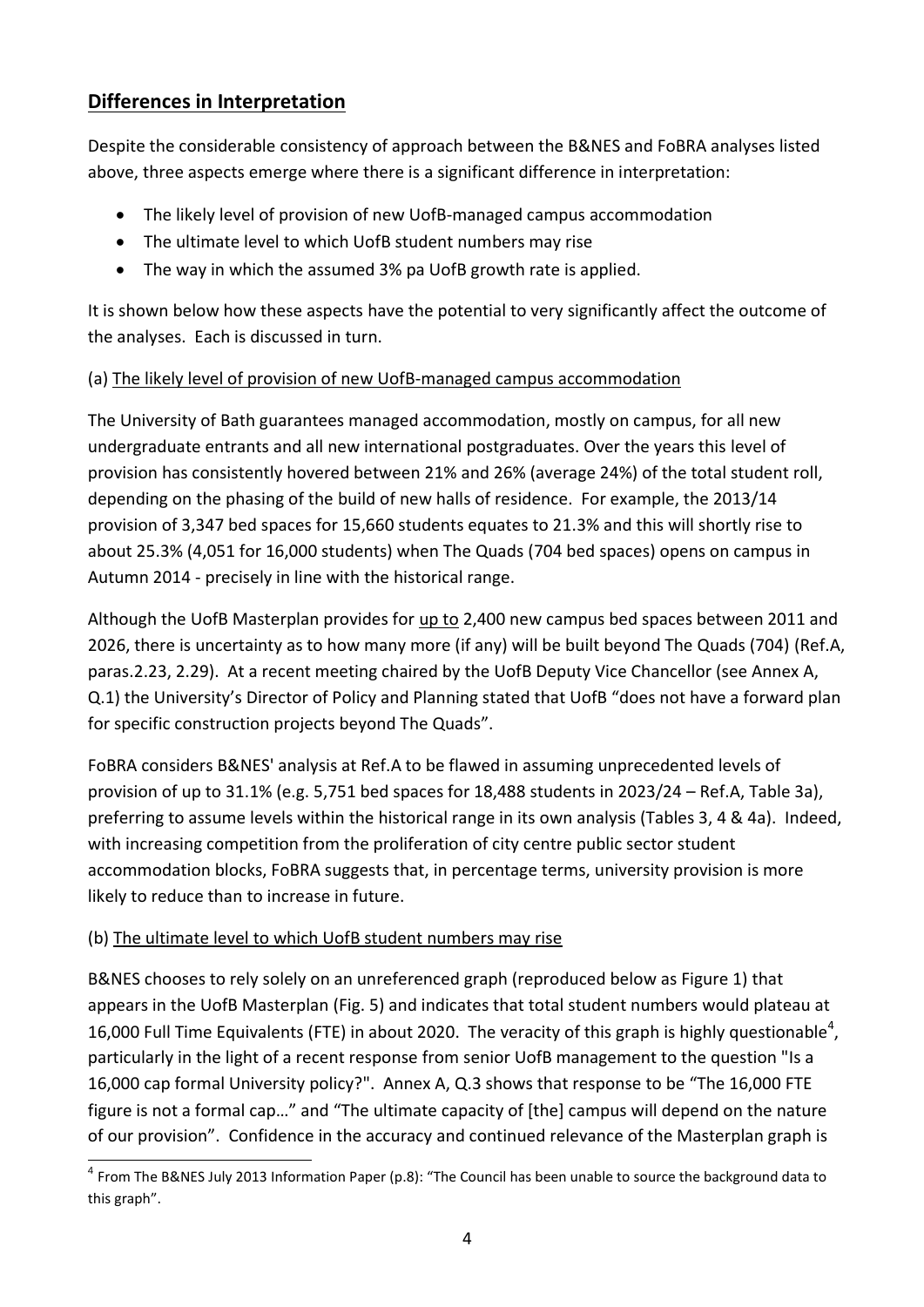therefore questionable, particularly when Ref.A. Fig. 6 shows that UofB student numbers already exceed even its highest 2013 prediction (3% pa) by about 600 students and even exceed the lower line (1% pa) 2026 prediction.



**Figure 1. University of Bath Projected Growth Rate Range – Full Time Equivalent (FTE) Students** (from Masterplan 2009-2026 Summary Update)

FoBRA finds it equally difficult to accept B&NES' assertion (Ref.A, para.2.4) that UofB does not see its share of lucrative overseas students rising much further, if at all, beyond the current level of 21.3% of total students - consistently up from just 5% in 1995.

Further, in providing for up to 2,400 additional campus bed spaces between 2011 and 2026 (the total up to 5,751), FoBRA considers it reasonable to assume from the UofB Masterplan that total student numbers could in theory reach something like 24,000 during that period since managed accommodation has consistently been guaranteed for all new undergraduate entrants and all new international postgraduates (24% of 24,000 = 5,760). Again, senior management has recently confirmed that the UofB plans to continue to deliver on those guarantees (Annex A, Q.2).

As explained at (a) above, if the ultimate capacity of UofB is deemed to be less than this figure (as in its own analysis), FoBRA considers it reasonable to assume that proportionately fewer than the maximum 2,400 new bed spaces allowed for in the Masterplan will be built in practice.

## (c) The way in which the agreed 3% pa UofB growth rate is applied

1

Between 1995 and 2012 the average annual growth of UofB student numbers has been 4.34% (Ref.A, para.2.2). Since 2009, UofB growth has significantly exceeded the maximum 3% pa rate predicted in its Masterplan (by about 600 students) and B&NES (in Scenarios 1 to 3) assumes that growth from 2014 will reduce to 2.4% pa to bring the total back 'on track' by 2020 (Ref.A, Fig.6). In contrast, and particularly in view of the popularity of the University<sup>5</sup>, FoBRA prefers (in Scenario 4)

**<sup>5</sup>** The University of Bath is rated Best Campus University in the 2014 Times & Sunday Times Good University Guide and the results of the 2014 National Student Survey published on 12 August 2014 placed the University of Bath at the top of the national table of 130 Higher Education Institutions for overall student satisfaction for the second year running.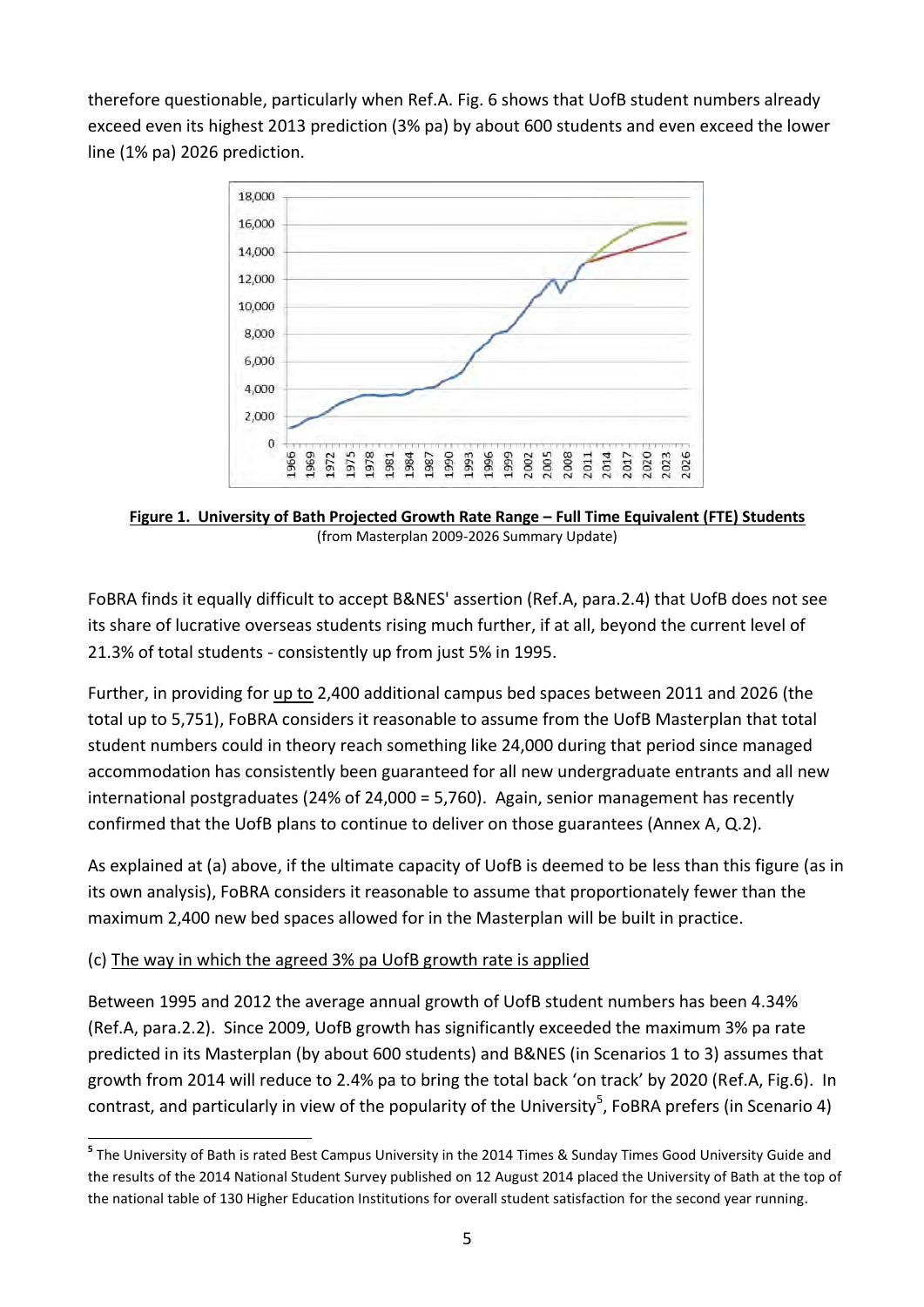to apply the University's prediction of 3% pa growth going forward from the 2013/14 actual total student roll (15,660). UofB has subsequently provided FoBRA (at Annex B) with the following assumed student growth projections: 2014/15: 800, 2015/16: 450, 2016/17: 500, 2017/18: 500. Scenario 4a has been added which applies these figures to the 2013/14 actual (15,660) and assumes a 3% pa increase thereafter.

# **Scenarios 1 to 4a**

This paper compares five scenarios as follows (each is discussed in detail below):

- **Scenario 1**. B&NES' 'Best Case' scenario with future UofB growth at 2.4% pa from 2013/14 up to 18,488 total students (by 2020/21) then no further growth; 2,400 new campus bed spaces provided between 2014 and 2023.
- **Scenario 2**. B&NES' 'Alternative' scenario as Scenario 1 but with 1,550 new campus bed spaces provided between 2014 and 2019.
- **Scenario 3**. FoBRA's 'Modified B&NES' scenario as Scenario 1 but with only 704 new campus bed spaces (The Quads) provided in 2014.
- **Scenario 4**. FoBRA's '3% scenario' with future UofB growth at 3% pa (uncapped) from 2013/14; 1,400 new campus bed spaces provided between 2014 and 2020.
- **Scenario 4a**. FoBRA's '3% Modified scenario' with UofB projections to 2017/18 and growth at 3% pa (uncapped) thereafter; 1,400 new campus bed spaces provided between 2014 and 2020.

## **Scenario 1** (Table 1)

This represents B&NES' assumptions for what it terms a 'Best Case' scenario (Ref.A, para.5.18), and simply reflects the figures presented in Ref.A, Table 3a. Since 2009, UofB growth has significantly exceeded the 3% pa rate predicted in its Masterplan (by about 600 students) and B&NES assumes that growth from 2014 will reduce to 2.4% pa to bring the total back 'on track' by 2020 (Ref.A, Fig.6). In contrast, and due to the undoubted popularity of the University, FoBRA prefers (in Scenario 4) to apply the University's prediction of 3% pa growth going forward from the 2013/14 actual total student roll (15,660).

This scenario further assumes that 2,400 new campus bed spaces will have been built by 2023, even though this would result in 31% of Total Students being accommodated by the University. The historical average is 24%. FoBRA suggests (in Scenario 4) that it would be more pragmatic to assume that only sufficient new campus bed spaces would be built to maintain the historical average. Scenario 1 also assumes that 375 student bed spaces at Bath Western Riverside (BWR) will come forward in 2022. Since there is considerable uncertainty as to whether the BWR provision will materialise (Ref.A, para. 4.3), FoBRA prefers to discount these 375 bed spaces from the calculations (as does B&NES in Scenario 2).

Scenario 1 also assumes that Total Student numbers will plateau at 18,488 (said by B&NES to be equivalent to 16,000 Full Time Equivalents (FTEs)). This is based purely on the graph (Figure 1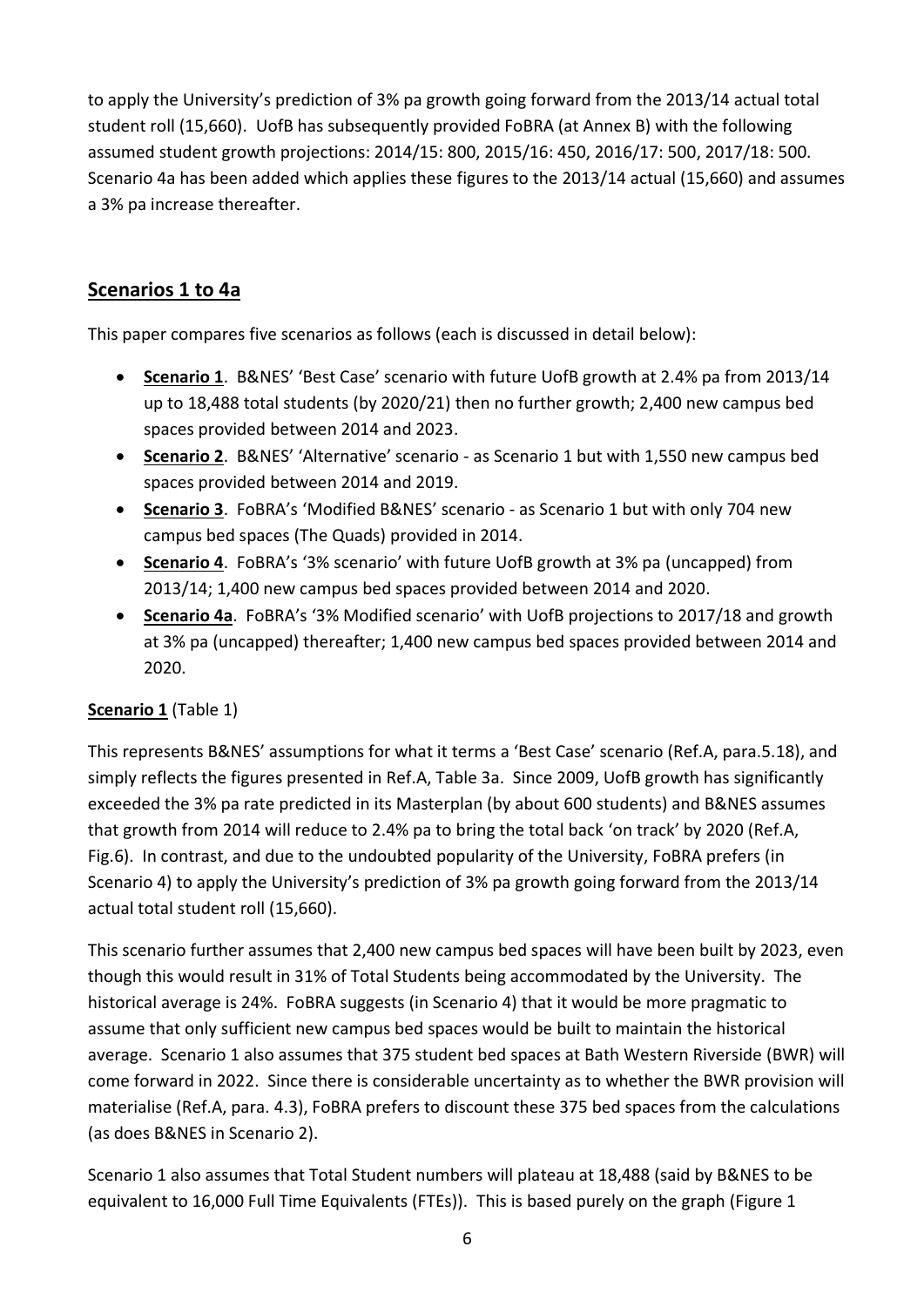above) whose credentials are questionable, that appears in the University's 2009-2026 Masterplan. FoBRA was represented at a meeting of the University of Bath/Local Residents' Forum on 3rd June 2014 and was advised by the Director of Policy and Planning (see Annex A, Q.3) that it is not formal University policy to place an upper limit on growth as depicted in the graph and neither is there any defined 'absolute capacity' for the campus, which remains 'proportional to provision'. FoBRA therefore considers it more appropriate to assume uncapped growth of 3% pa (Scenario 4, Table 4) which would result in a Total Student roll of 22,327 by 2025/26. At that rate, the 18,488 cap assumed by B&NES would be exceeded within 6 years.

# **Scenario 2** (Table 2)

This represents B&NES' assumptions for what it terms an 'Alternative' scenario (Ref.A, para. 5.20), and simply reflects the figures presented in B&NES' Table 3a (Scenario 1) but assuming that 850 fewer new campus bad spaces would be built at Claverton Down (total 1,550 instead of 2,440) and that the questionable 375 private sector bed spaces at Bath Western Riverside would not materialise.

# **Scenario 3** (Table 3)

FoBRA replicates B&NES' Scenario 2 but assumes no further new UofB campus bed spaces beyond the current 704 that comprise The Quads. Table 3 confirms that this assumption would result in university-managed accommodation being provided for between 21% and 25% of Total Students – precisely in line with historical provision. FoBRA terms this 'B&NES' Modified Scenario'.

## **Scenario 4** (Table 4)

This represents the UofB Masterplan's prediction that the Total Student roll will increase at 3% pa and applies this rate (uncapped) from the 2013/14 actual level. It is assumed that 1,400 new campus bed spaces would be built to maintain provision within historical percentage levels, and that the questionable 375 private sector bed spaces at Bath Western Riverside would not materialise.

## **Scenario 4a** (Table 4a)

This represents the UofB projections to 2017/18 (from Annex B) followed by the Masterplan's prediction that the Total Student roll will increase at 3% pa and applies this rate (uncapped) beyond 2017/18. It is assumed that 1,400 new campus bed spaces would be built to maintain provision within historical percentage levels, and that the questionable 375 private sector bed spaces at Bath Western Riverside would not materialise. Scenario 4a gives very similar results to Scenario 4.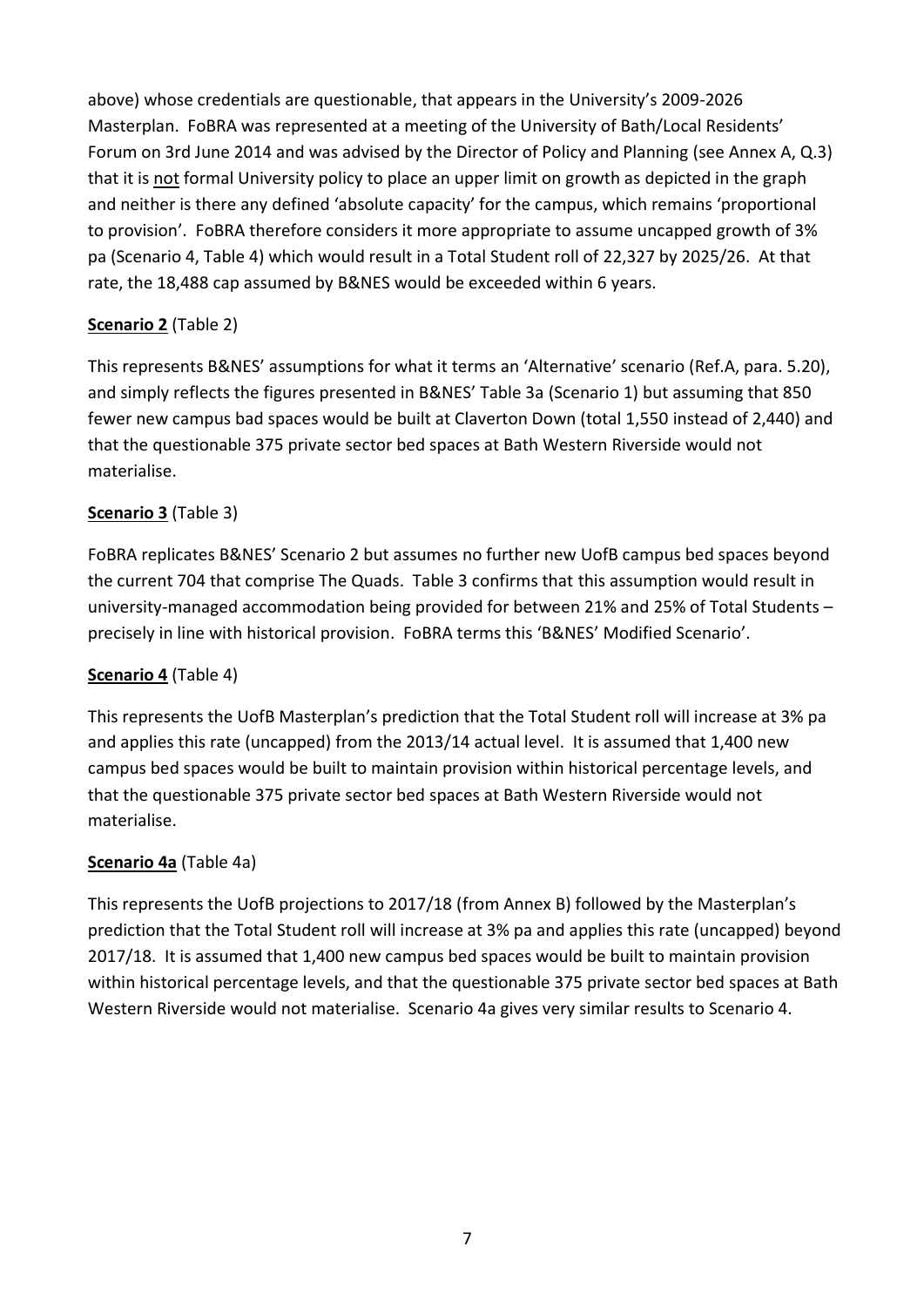# **Conclusions**



Figure 2 and Table B summarise the results for Scenarios 1 to 4a. These are discussed below.

### **Figure 2**

### **Comparison of Results for Scenarios 1 to 4a.**

## **Net Private Sector Beds Demand vs Years 1 (2011/12) to 15 (2025/26)**

#### **(above and beyond the Private Sector Accommodation Blocks already approved)**

**(Series1 = Scenario 1, Series2 = Scenario 2, etc, Series 5 = Scenario 4a)**

B&NES' Scenario 1 (blue) suggests that private sector bed demand in 2025/26 (Year 15 above) would reduce by over 1,000 (9%) compared to the 2011/12 (Year 1) level. This scenario is inconsistent with the assertion (Ref.A, para. 1.9e) that it is unlikely that the UofB new campus bed spaces will come forward at the required rate.

B&NES' Scenario 2 (red), with 850 fewer UofB bed spaces than Scenario 1, suggests that private sector bed demand would not significantly exceed the 2011/12 baseline level. FoBRA challenges the assumed 2.4% pa future UofB growth rate.

Further, Scenarios 1 and 2 anticipate that UofB student numbers will plateau at 16,000 FTEs within 6 years, contrary to advice provided by senior UofB management, and would result in universitymanaged accommodation being provided for an unprecedented proportion of students. FoBRA considers these assumptions to be unrealistic even without considering the competition for bed spaces that will be introduced by the proliferation of public sector accommodation blocks within the city.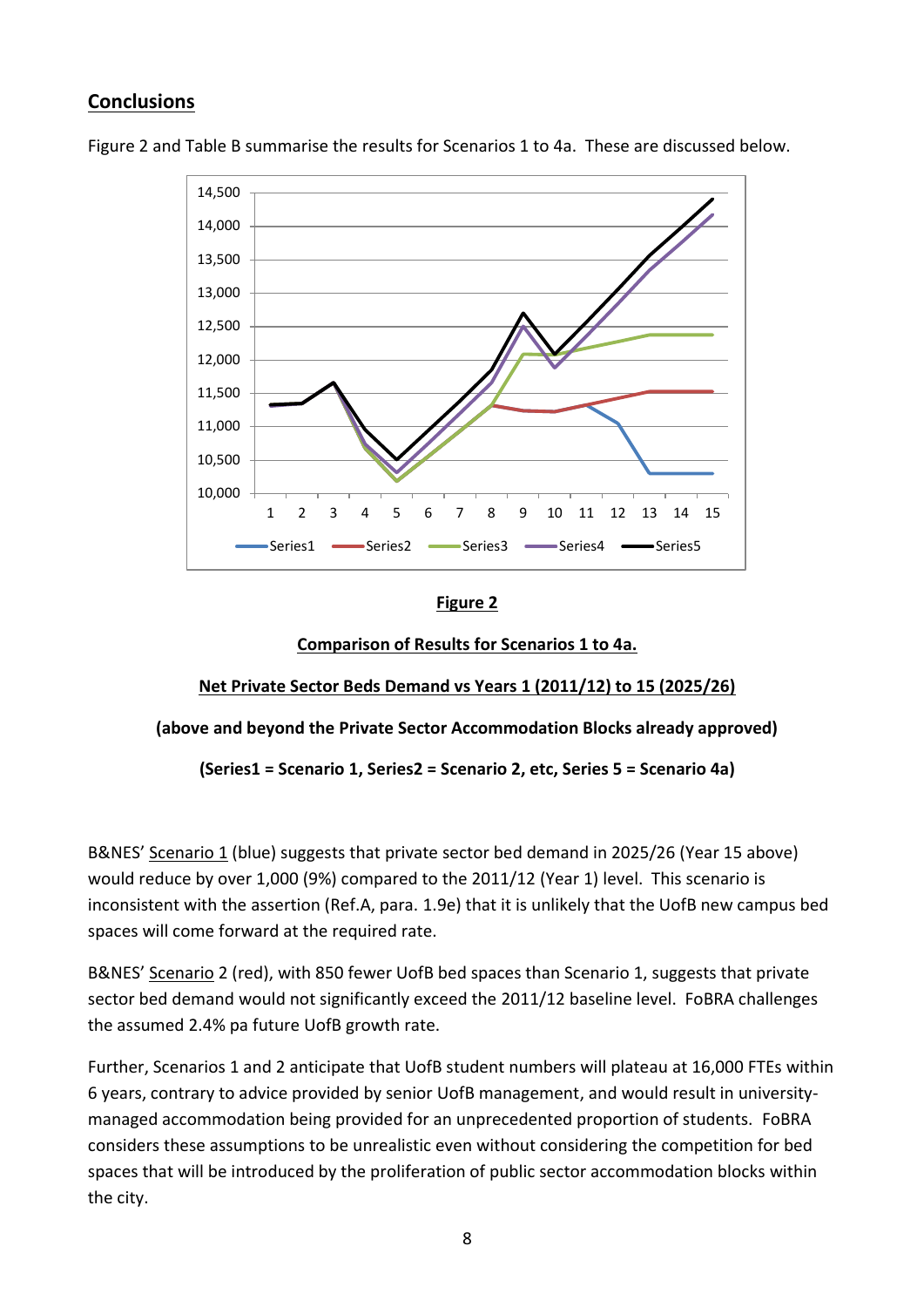By contrast, FoBRA's Scenario 3 (green) maintains the proportion of UofB managed accommodation at historical levels whilst applying the same cap on student numbers as Scenarios 1 & 2, and results in an increased demand for private sector bed spaces by 2025/26 of 1,046 – a 9% increase relative to the 2011/12 baseline. The assumed 16,000 FTE cap on student numbers is considered by FoBRA unlikely to materialise in practice, given advice from senior UofB management that it is not formal university policy.

FoBRA's Scenario 4 (purple) assumes continued modest growth across the period (3% pa compared to the 1995 to 2012 average of 4.34% pa) whilst maintaining university managed accommodation at historical proportions (around 24% of Total Students). This scenario would result in a 25% increase in demand for 2,846 private sector bed spaces above the 2011/12 baseline.

FoBRA's Scenario 4a (black) is considered to be the most pragmatic and represents an update to Scenario 4 as a result of new information contained in Annex B, resulting in a broadly similar outcome, i.e. a 27% increase in demand for 3,080 private sector bed spaces above the 2011/12 baseline.

With B&NES' stated policy of maintaining student HMO numbers at 2011 levels and the Universities experiencing unprecedented competition for bed space provision, it is most likely that this extra demand would be satisfied by further private sector accommodation blocks within the city. It should be noted that such extra demand represents well over double the number of beds that would be delivered by the five further disparate planning applications and pre-application enquiries that were in the pipeline as at August 2014, namely James St West (2), Brougham Hayes Transport Depot, Upper Bristol Road Old Gas Works and Hartwells Newbridge Road.

# **Again, FoBRA calls on B&NES to develop urgently a meaningful and workable Student Housing Strategy and to incorporate this in its forthcoming Placemaking Plan**.

Chris Beezley, FoBRA

25th September 2014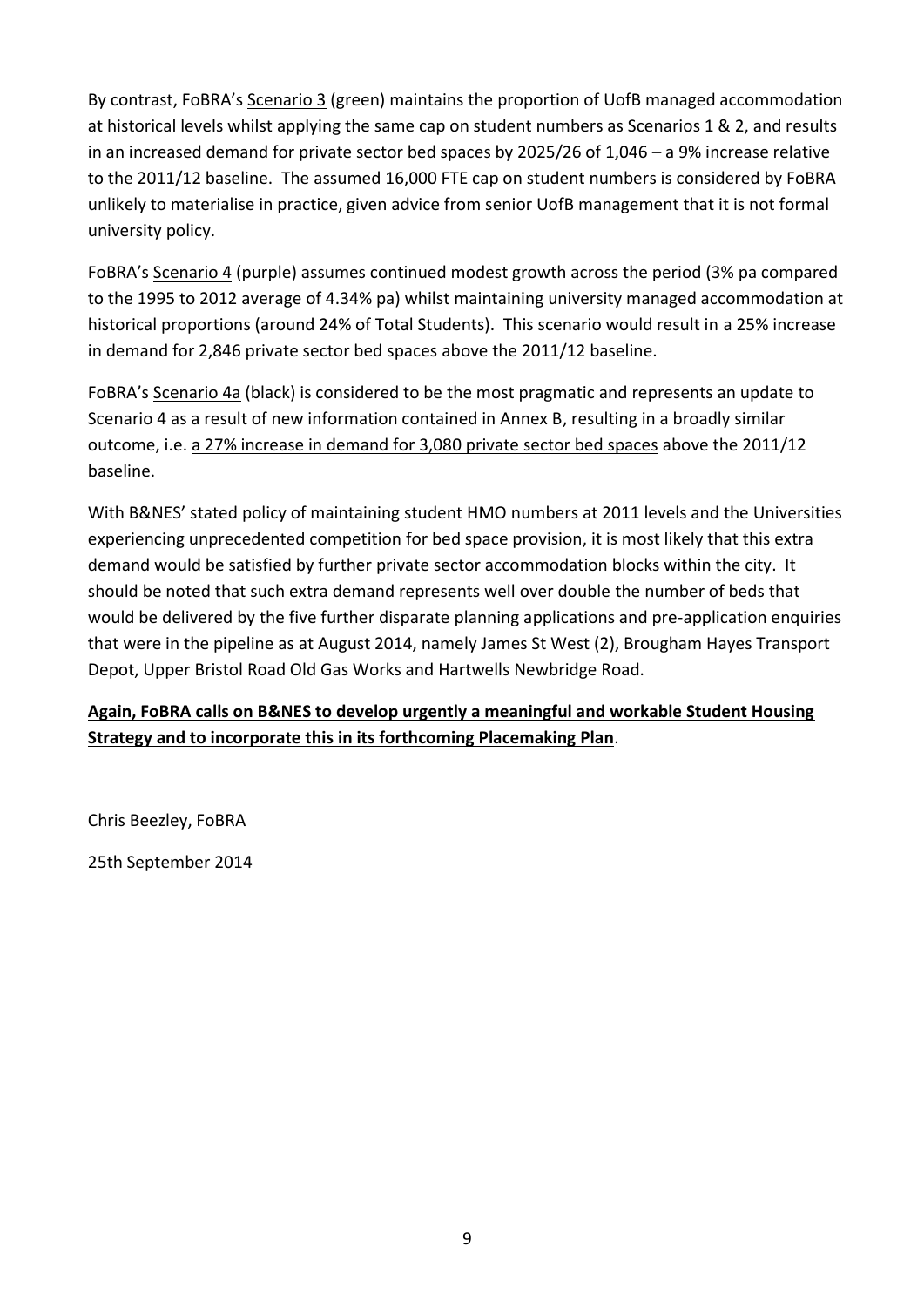| <b>Assumption</b>                                                                                                                                      | Scenario 1<br><b>B&amp;NES</b>                                               | Scenario 2<br><b>B&amp;NES</b>                    | <b>Scenario 3</b><br><b>FoBRA</b> | <b>Scenario 4</b><br><b>FoBRA</b> | Scenario 4a<br><b>FoBRA</b> |  |  |  |  |  |
|--------------------------------------------------------------------------------------------------------------------------------------------------------|------------------------------------------------------------------------------|---------------------------------------------------|-----------------------------------|-----------------------------------|-----------------------------|--|--|--|--|--|
|                                                                                                                                                        | 'Best Case'                                                                  | 'Alternative'                                     | 'B&NES Modified'                  | $'3\%'$                           | '3% Modified'               |  |  |  |  |  |
| 2012/13 Total Student* roll                                                                                                                            |                                                                              |                                                   | 15,182                            |                                   |                             |  |  |  |  |  |
| 2013/14 Total Student* roll                                                                                                                            |                                                                              | 15,660                                            |                                   |                                   |                             |  |  |  |  |  |
| Rate at which Total Student* roll                                                                                                                      |                                                                              | 2.4% pa up to a cut-off of 18,488                 |                                   |                                   | UofB figures to             |  |  |  |  |  |
| will increase from 2013/14                                                                                                                             |                                                                              | (equivalent to approximately 16,000 FTE students) | 3% pa                             | 2017/18 then<br>3% pa             |                             |  |  |  |  |  |
| Projected 2025/26 Total Student* roll                                                                                                                  |                                                                              | 22,688                                            |                                   |                                   |                             |  |  |  |  |  |
| Total student housing need in Bath area                                                                                                                | 65% of Total Student* roll                                                   |                                                   |                                   |                                   |                             |  |  |  |  |  |
| <b>Current provision of University-managed</b>                                                                                                         |                                                                              |                                                   |                                   |                                   |                             |  |  |  |  |  |
| bed spaces (on & off-campus)                                                                                                                           | 3,347                                                                        |                                                   |                                   |                                   |                             |  |  |  |  |  |
| How University-managed bed spaces                                                                                                                      |                                                                              |                                                   |                                   |                                   |                             |  |  |  |  |  |
| will increase in 2014/15                                                                                                                               |                                                                              |                                                   | By 704 to 4,051                   |                                   |                             |  |  |  |  |  |
| (i.e. relative to 2011 baseline provision)                                                                                                             |                                                                              |                                                   |                                   |                                   |                             |  |  |  |  |  |
| How University-managed bed spaces will                                                                                                                 | By a further 1,700                                                           | By a further 850                                  |                                   | By a further 696                  |                             |  |  |  |  |  |
| further increase beyond 2014/15                                                                                                                        | (total 2,404)                                                                | (total 1,554)                                     | None                              | (total 1,400)                     |                             |  |  |  |  |  |
| provision by 2025/26                                                                                                                                   | to 5,751                                                                     | to 4,901                                          |                                   |                                   | to 4,747                    |  |  |  |  |  |
| Max % of Total Students*                                                                                                                               | 31%                                                                          | 27%                                               | 25%                               |                                   | 25%                         |  |  |  |  |  |
| <b>Accommodated in University bed spaces</b>                                                                                                           |                                                                              |                                                   |                                   |                                   |                             |  |  |  |  |  |
|                                                                                                                                                        |                                                                              |                                                   |                                   |                                   |                             |  |  |  |  |  |
| <b>Assumed Number of UofB &amp; BSU students</b>                                                                                                       |                                                                              |                                                   |                                   |                                   |                             |  |  |  |  |  |
|                                                                                                                                                        |                                                                              |                                                   |                                   |                                   |                             |  |  |  |  |  |
|                                                                                                                                                        |                                                                              |                                                   |                                   |                                   |                             |  |  |  |  |  |
| <b>Plan Strategy)</b>                                                                                                                                  |                                                                              |                                                   |                                   |                                   |                             |  |  |  |  |  |
|                                                                                                                                                        | 1,280                                                                        |                                                   |                                   |                                   |                             |  |  |  |  |  |
| housed in HMOs from 2011 to 2026<br>(in accordance with B&NES' Development<br><b>Assumed PSAB bed space provision</b><br>of the 1,280 approved to date | 11,330 (in 2,833 HMOs)<br>905 (i.e. excludes 375 for Bath Western Riverside) |                                                   |                                   |                                   |                             |  |  |  |  |  |

# **Table A. University of Bath Future Growth - Scenarios 1 to 4a – Comparison of Assumptions**

**(Note: \*Total Student numbers exclude visiting students)**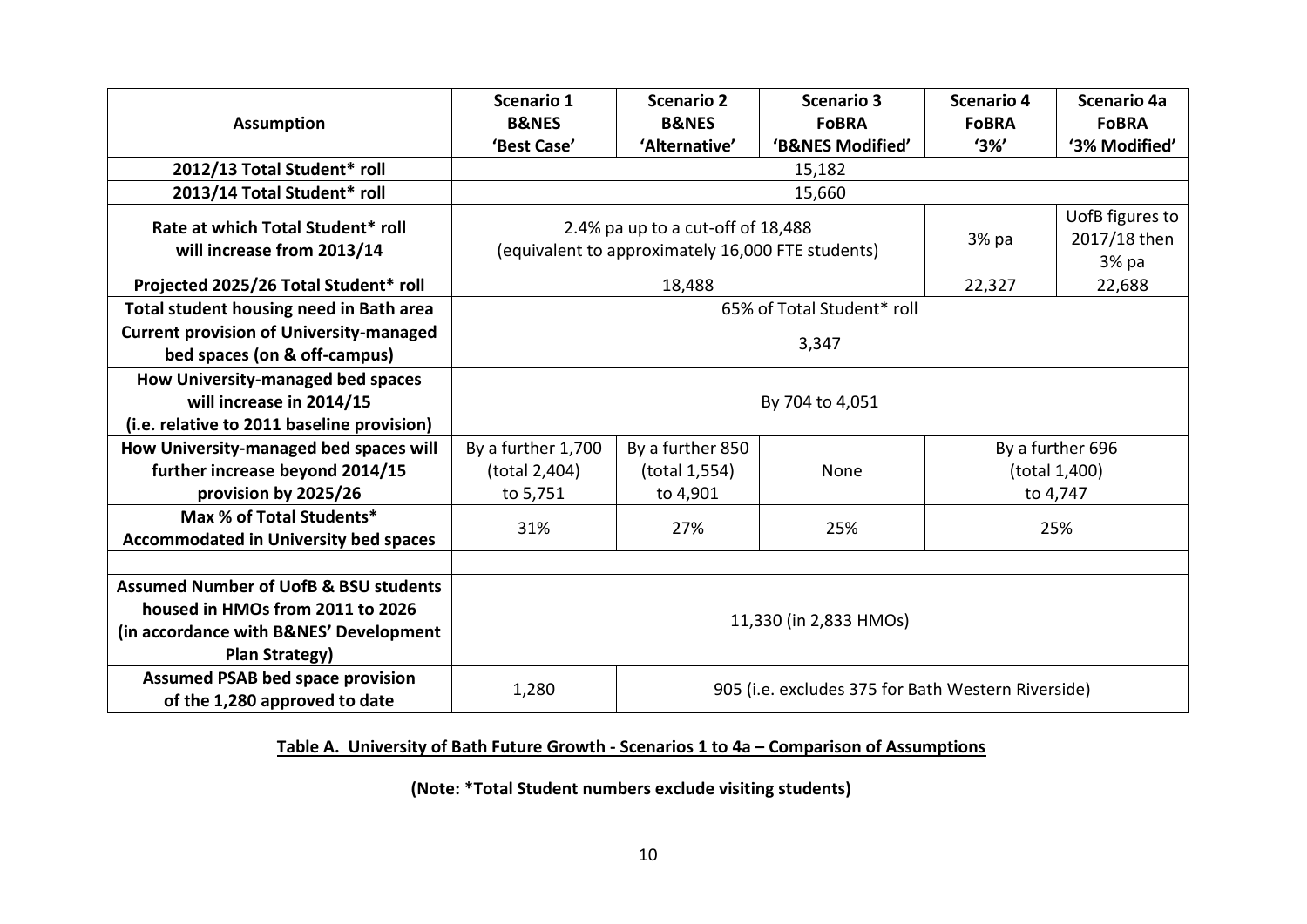|                 | <b>Total Private Sector Bed Demand</b>       |                         | <b>Net Private Sector Bed Demand</b>      |                         |  |  |  |  |  |
|-----------------|----------------------------------------------|-------------------------|-------------------------------------------|-------------------------|--|--|--|--|--|
|                 | (i.e. excluding the effect of Private Sector |                         | (i.e. above and beyond the Private Sector |                         |  |  |  |  |  |
| <b>Scenario</b> | Accommodation Blocks already approved)       |                         | Accommodation Blocks already approved)    |                         |  |  |  |  |  |
|                 | 2025/26 Demand                               | <b>Change in Demand</b> | 2025/26 Demand                            | <b>Change in Demand</b> |  |  |  |  |  |
|                 | $(2011/12$ Demand =                          | from 2011/12 to         | $(2011/12$ Demand =                       | from 2011/12 to         |  |  |  |  |  |
|                 | 11,331)                                      | 2025/26                 | 11,331)                                   | 2025/26                 |  |  |  |  |  |
| 1               | 11,582                                       | $+251$                  | 10,302                                    | $-1,029$                |  |  |  |  |  |
| $\mathbf{2}$    | 12,432                                       | $+1,101$                | 11,527                                    | $+196$                  |  |  |  |  |  |
| 3               | 13,282                                       | $+1,951$                | 12,377                                    | $+1,046$                |  |  |  |  |  |
| 4               | 15,082                                       | $+3,751$                | 14,177                                    | $+2,846$                |  |  |  |  |  |
| 4a              | 15,316                                       | $+3,985$                | 14,411                                    | $+3,080$                |  |  |  |  |  |

### **Table B**

# **Summary of Results – Both Universities Combined**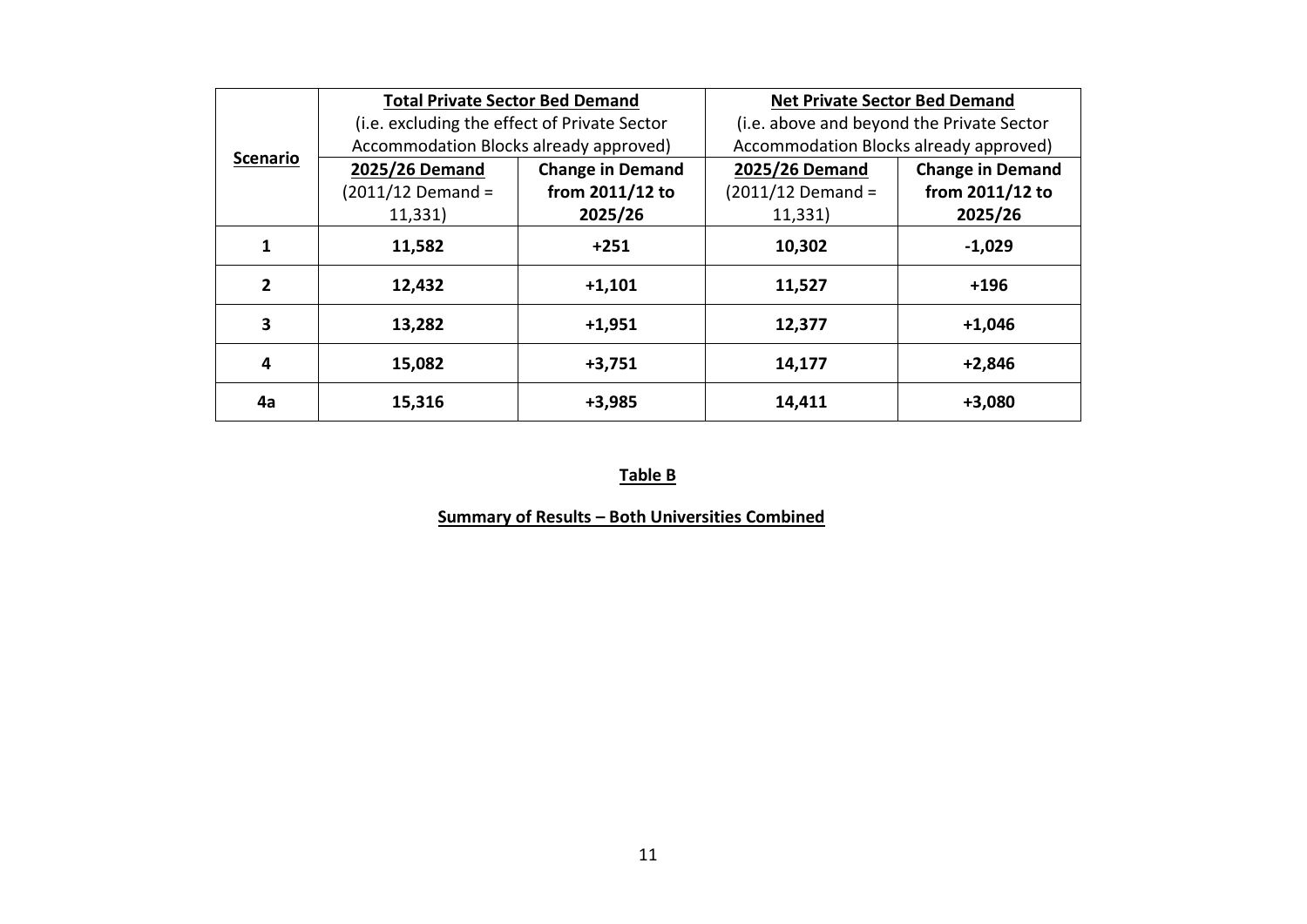|         |                                  |                                                           | <b>University of Bath</b>           |                                            |       |                                               |                                  |                                 |                                                  | <b>Bath Spa University</b>  |                                            | <b>Combined</b> |                                                            |                                           |                                                          |                                    |  |
|---------|----------------------------------|-----------------------------------------------------------|-------------------------------------|--------------------------------------------|-------|-----------------------------------------------|----------------------------------|---------------------------------|--------------------------------------------------|-----------------------------|--------------------------------------------|-----------------|------------------------------------------------------------|-------------------------------------------|----------------------------------------------------------|------------------------------------|--|
|         | <b>Total</b><br><b>Students</b>  | <b>Housing</b><br>Need in<br><b>Bath</b><br>area<br>(65%) | <b>Uni Beds</b><br>(extra<br>2,400) | Private<br>Sector<br><b>Beds</b><br>Demand |       | % of Total<br><b>HMOs Students</b><br>in Hall | $%$ of<br><b>Need</b><br>in Hall | <b>Total</b><br><b>Students</b> | <b>Housing</b><br>Need in<br><b>Bath</b><br>area | <b>Beds</b><br><b>Total</b> | Private<br>Sector<br><b>Beds</b><br>Demand | <b>HMOs</b>     | <b>Total</b><br>Private<br>Sector<br><b>Beds</b><br>Demand | Off-<br>campus<br>blocks<br>since<br>2011 | <b>Net</b><br>Private<br>Sector<br><b>Beds</b><br>Demand | <b>Total</b><br><b>HMO</b><br>need |  |
|         | a                                | $b = a x$<br>0.65                                         | с                                   | $d = b - c$                                | d/4   | c/a                                           | c/b                              | $\boldsymbol{f}$                | g                                                | h                           | $j = g - h$                                | i/4             | $k = d + i$                                                | $\prime$                                  | $m = k - l$                                              | m/4                                |  |
| 2011/12 | 14,902                           | 9,686                                                     | 3,347                               | 6,339                                      | 1,585 | 22                                            | 35                               | 8,555                           | 6,045                                            | 1,053                       | 4,992                                      | 1,248           | 11,331                                                     | 0                                         | 11,331                                                   | 2,833                              |  |
| 2012/13 | 15,182                           | 9,868                                                     | 3,347                               | 6,521                                      | 1,630 | 22                                            | 34                               | 7,865                           | 5,930                                            | 1,053                       | 4,877                                      | 1,219           | 11,398                                                     | 48                                        | 11,350                                                   | 2,838                              |  |
| 2013/14 | 15,660                           | 10,179                                                    | 3,347                               | 6,832                                      | 1,708 | 21                                            | 33                               | 7,865                           | 5,930                                            | 1,053                       | 4,877                                      | 1,219           | 11,709                                                     | 48                                        | 11,661                                                   | 2,915                              |  |
| 2014/15 | 16,036                           | 10,423                                                    | 4,051                               | 6,372                                      | 1,593 | 25                                            | 39                               | 7,905                           | 5,970                                            | 1,614                       | 4,356                                      | 1,089           | 10,728                                                     | 48                                        | 10,680                                                   | 2,670                              |  |
| 2015/16 | 16,421                           | 10,673                                                    | 4,051                               | 6,622                                      | 1,656 | 25                                            | 38                               | 7,985                           | 6,085                                            | 1,614                       | 4,471                                      | 1,118           | 11,093                                                     | 905                                       | 10,188                                                   | 2,547                              |  |
| 2016/17 | 16,815                           | 10,930                                                    | 4,051                               | 6,879                                      | 1,720 | 24                                            | 37                               | 8,085                           | 6,200                                            | 1,614                       | 4,586                                      | 1,147           | 11,465                                                     | 905                                       | 10,560                                                   | 2,640                              |  |
| 2017/18 | 17,218                           | 11,192                                                    | 4,051                               | 7,141                                      | 1,785 | 24                                            | 36                               | 8,215                           | 6,315                                            | 1,614                       | 4,701                                      | 1,175           | 11,842                                                     | 905                                       | 10,937                                                   | 2,734                              |  |
| 2018/19 | 17,632                           | 11,461                                                    | 4,051                               | 7,410                                      | 1,852 | 23                                            | 35                               | 8,365                           | 6,430                                            | 1,614                       | 4,816                                      | 1,204           | 12,226                                                     | 905                                       | 11,321                                                   | 2,830                              |  |
| 2019/20 | 18,055                           | 11,736                                                    | 4,901                               | 6,835                                      | 1,709 | 27                                            | 42                               | 8,615                           | 6,530                                            | 1,220                       | 5,310                                      | 1,328           | 12,145                                                     | 905                                       | 11,240                                                   | 2,810                              |  |
| 2020/21 | 18,488                           | 12,017                                                    | 4,901                               | 7,116                                      | 1,779 | 27                                            | 41                               | 8,865                           | 6,630                                            | 1,614                       | 5,016                                      | 1,254           | 12,132                                                     | 905                                       | 11,227                                                   | 2,807                              |  |
| 2021/22 | 18,488                           | 12,017                                                    | 4,901                               | 7,116                                      | 1,779 | 27                                            | 41                               | 8,865                           | 6,730                                            | 1,614                       | 5,116                                      | 1,279           | 12,232                                                     | 905                                       | 11,327                                                   | 2,832                              |  |
| 2022/23 | 18,488                           | 12,017                                                    | 4,901                               | 7,116                                      | 1,779 | 27                                            | 41                               | 8,865                           | 6,830                                            | 1,614                       | 5,216                                      | 1,304           | 12,332                                                     | 1,280                                     | 11,052                                                   | 2,763                              |  |
| 2023/24 | 18,488                           | 12,017                                                    | 5,751                               | 6,266                                      | 1,567 | 31                                            | 48                               | 8,865                           | 6,930                                            | 1,614                       | 5,316                                      | 1,329           | 11,582                                                     | 1,280                                     | 10,302                                                   | 2,576                              |  |
| 2024/25 | 18,488                           | 12,017                                                    | 5,751                               | 6,266                                      | 1,567 | 31                                            | 48                               | 8,865                           | 6,930                                            | 1,614                       | 5,316                                      | 1,329           | 11,582                                                     | 1,280                                     | 10,302                                                   | 2,576                              |  |
| 2025/26 | 18,488                           | 12,017                                                    | 5,751                               | 6,266                                      | 1,567 | 31                                            | 48                               | 8,865                           | 6,930                                            | 1,614                       | 5,316                                      | 1,329           | 11,582                                                     | 1,280                                     | 10,302                                                   | 2,576                              |  |
|         | <b>Differences 2011 to 2026:</b> |                                                           | 2,404                               | $-73$                                      | $-18$ |                                               |                                  |                                 |                                                  |                             | 324                                        | 81              | 251                                                        |                                           | $-1,029$                                                 | $-257$                             |  |

### **Scenario 1: B&NES' 'Best Case' scenario with future University of Bath (UofB) growth at 2.4% pa up to 18,488 Total Students**

**and 2,400 new campus bed spaces built by 2023**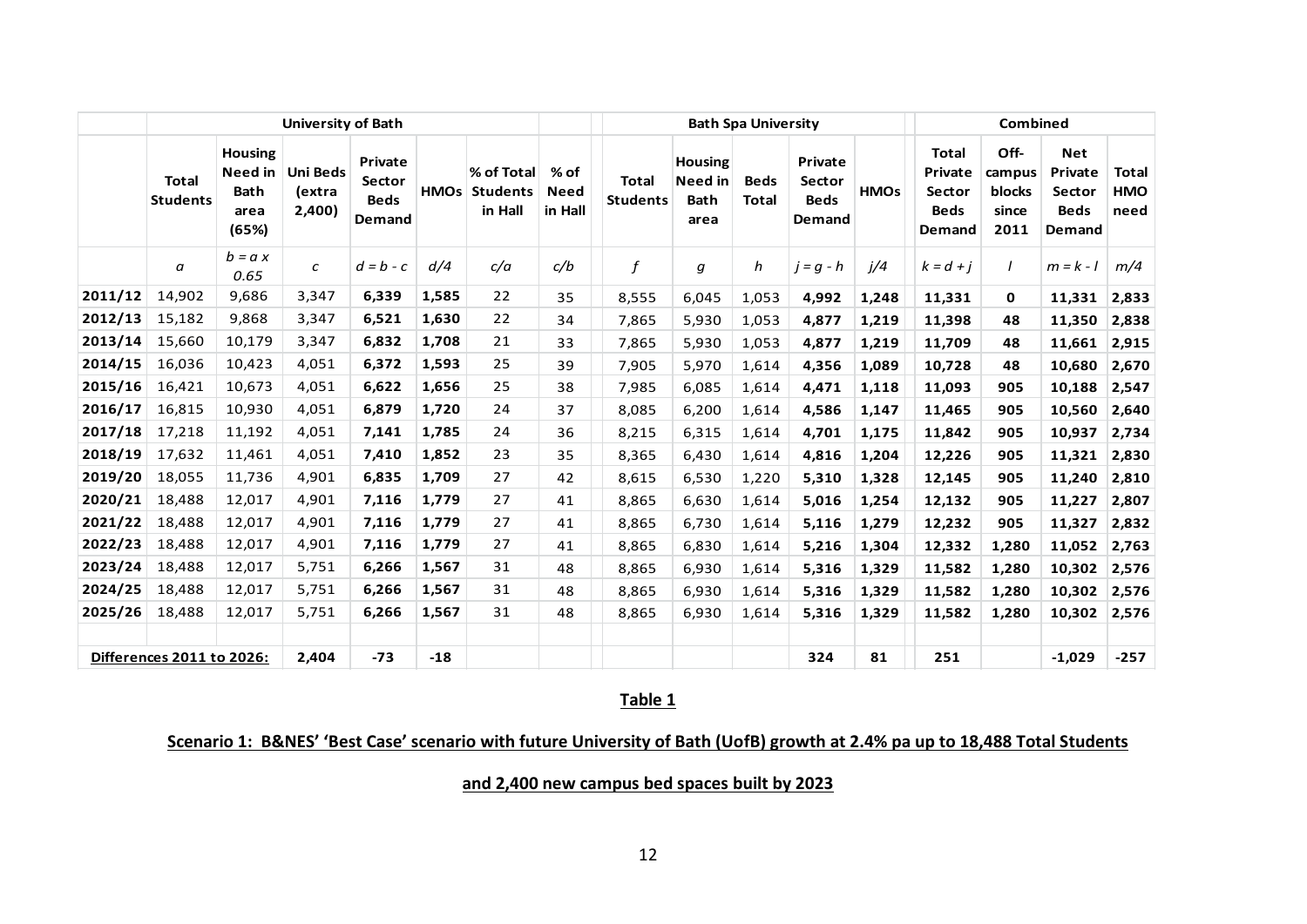|                                |                          |                                               | <b>Bath Spa University</b> |                                            | Combined    |                                                            |                                           |                                                          |                                    |
|--------------------------------|--------------------------|-----------------------------------------------|----------------------------|--------------------------------------------|-------------|------------------------------------------------------------|-------------------------------------------|----------------------------------------------------------|------------------------------------|
| % of<br><b>Need</b><br>in Hall | Total<br><b>Students</b> | <b>Housing</b><br>Need in<br><b>Bath area</b> | <b>Beds Total</b>          | Private<br>Sector<br><b>Beds</b><br>Demand | <b>HMOs</b> | <b>Total</b><br>Private<br>Sector<br><b>Beds</b><br>Demand | Off-<br>campus<br>blocks<br>since<br>2011 | <b>Net</b><br>Private<br>Sector<br><b>Beds</b><br>Demand | <b>Total</b><br><b>HMO</b><br>need |
| $\boldsymbol{f}$<br>c/b        |                          | g                                             | h                          | $j = g - h$                                | i/4         | $k = d + j$                                                |                                           | $m = k - l$                                              | m/4                                |
| 35                             | 8,555                    | 6,045                                         | 1,053                      | 4,992                                      | 1,248       | 11,331                                                     | $\mathbf{0}$                              | 11,331                                                   | 2,833                              |
| 34                             | 7,865                    | 5,930                                         | 1,053                      | 4,877                                      | 1,219       | 11,398                                                     | 48                                        | 11,350                                                   | 2,838                              |
| 33                             | 7,865                    | 5,930                                         | 1,053                      | 4,877                                      | 1,219       | 11,709                                                     | 48                                        | 11,661                                                   | 2,915                              |
| 39                             | 7,905                    | 5,970                                         | 1,614                      | 4,356                                      | 1,089       | 10,728                                                     | 48                                        | 10,680                                                   | 2,670                              |
| 38                             | 7,985                    | 6,085                                         | 1,614                      | 4,471                                      | 1,118       | 11,093                                                     | 905                                       | 10,188                                                   | 2,547                              |
| 37                             | 8,085                    | 6,200                                         | 1,614                      | 4,586                                      | 1,147       | 11,465                                                     | 905                                       | 10,560                                                   | 2,640                              |
| 36                             | 8,215                    | 6,315                                         | 1,614                      | 4,701                                      | 1,175       | 11,842                                                     | 905                                       | 10,937                                                   | 2,734                              |
| 35                             | 8,365                    | 6,430                                         | 1,614                      | 4,816                                      | 1,204       | 12,226                                                     | 905                                       | 11,321                                                   | 2,830                              |
| 42                             | 8,615                    | 6,530                                         | 1,220                      | 5,310                                      | 1,328       | 12,145                                                     | 905                                       | 11,240                                                   | 2,810                              |
| 41                             | 8,865                    | 6,630                                         | 1,614                      | 5,016                                      | 1,254       | 12,132                                                     | 905                                       | 11,227                                                   | 2,807                              |
| 41                             | 8,865                    | 6,730                                         | 1,614                      | 5,116                                      | 1,279       | 12,232                                                     | 905                                       | 11,327                                                   | 2,832                              |
| 41                             | 8,865                    | 6,830                                         | 1,614                      | 5,216                                      | 1,304       | 12,332                                                     | 905                                       | 11,427                                                   | 2,857                              |
| 41                             | 8,865                    | 6,930                                         | 1,614                      | 5,316                                      | 1,329       | 12,432                                                     | 905                                       | 11,527                                                   | 2,882                              |
| 41                             | 8,865                    | 6,930                                         | 1,614                      | 5,316                                      | 1,329       | 12,432                                                     | 905                                       | 11,527                                                   | 2,882                              |
| 41                             | 8,865                    | 6,930                                         | 1,614                      | 5,316                                      | 1,329       | 12,432                                                     | 905                                       | 11,527                                                   | 2,882                              |
|                                |                          |                                               |                            | 324                                        | 81          | 1,101                                                      |                                           | 196                                                      | 49                                 |
|                                |                          |                                               | $T_2$ blo $2$              |                                            |             |                                                            |                                           |                                                          |                                    |

# **Scenario 2: B&NES' 'Alternative' scenario with future UofB growth at 2.4% pa up to 18,488 Total Students and 1,550 new campus bed spaces built by 2019**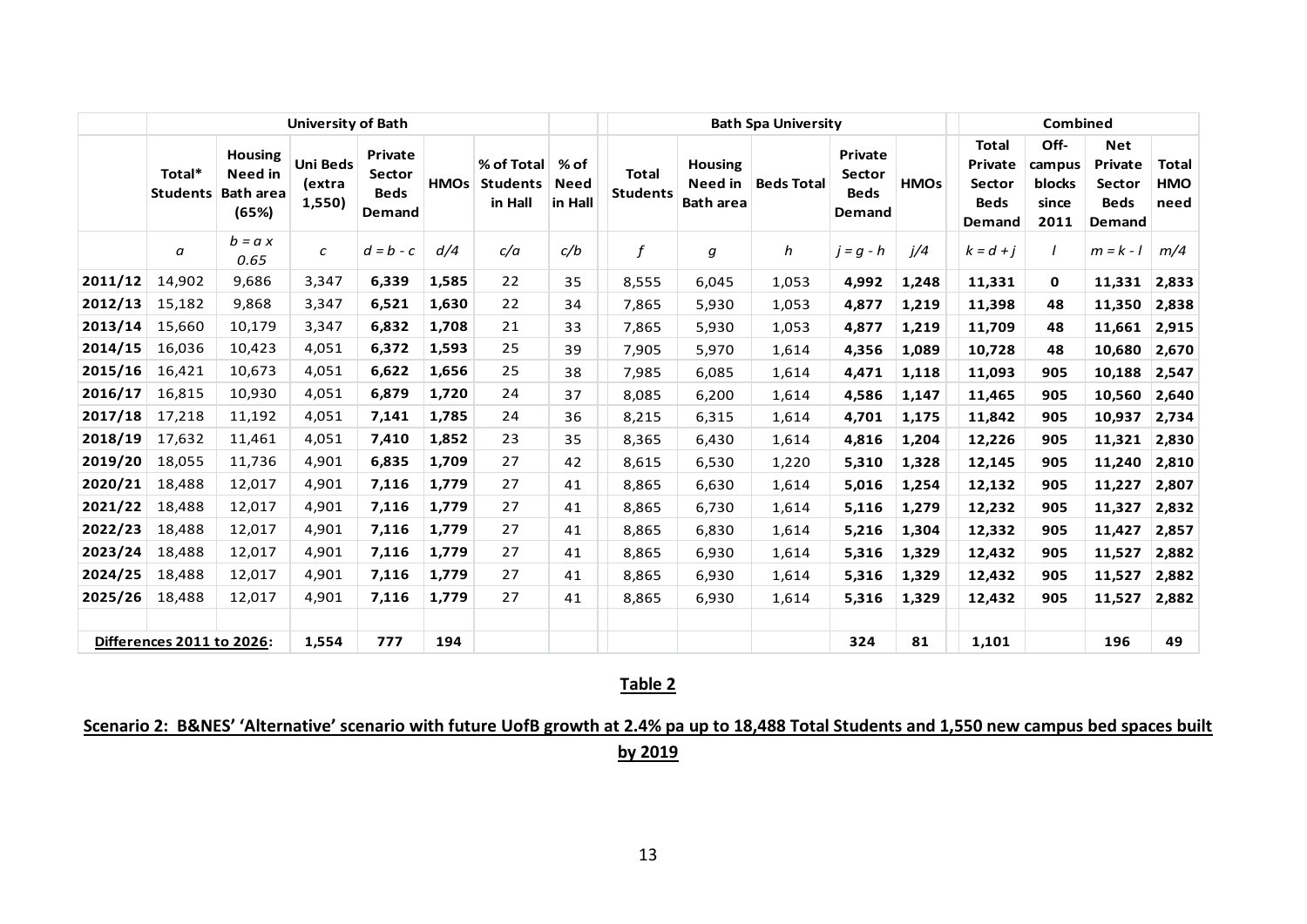|         |                                  |                                                               | <b>University of Bath</b>         |                                            |             |                                          |                           |                                 |                                               | <b>Bath Spa University</b> |                                            | <b>Combined</b> |                                                            |                                           |                                                          |                             |  |
|---------|----------------------------------|---------------------------------------------------------------|-----------------------------------|--------------------------------------------|-------------|------------------------------------------|---------------------------|---------------------------------|-----------------------------------------------|----------------------------|--------------------------------------------|-----------------|------------------------------------------------------------|-------------------------------------------|----------------------------------------------------------|-----------------------------|--|
|         | Total*<br><b>Students</b>        | <b>Housing</b><br><b>Need in</b><br><b>Bath area</b><br>(65%) | <b>Uni Beds</b><br>(extra<br>704) | Private<br>Sector<br><b>Beds</b><br>Demand | <b>HMOs</b> | % of Total<br><b>Students</b><br>in Hall | $%$ of<br>Need in<br>Hall | <b>Total</b><br><b>Students</b> | <b>Housing</b><br>Need in<br><b>Bath area</b> | <b>Beds Total</b>          | Private<br>Sector<br><b>Beds</b><br>Demand | <b>HMOs</b>     | <b>Total</b><br>Private<br>Sector<br><b>Beds</b><br>Demand | Off-<br>campus<br>blocks<br>since<br>2011 | <b>Net</b><br>Private<br>Sector<br><b>Beds</b><br>Demand | Total<br><b>HMO</b><br>need |  |
|         | а                                | $b = a x$<br>0.65                                             | $\epsilon$                        | $d = b - c$                                | d/4         | c/a                                      | c/b                       | f                               | g                                             | h                          | $j = g - h$                                | i/4             | $k = d + j$                                                | $\prime$                                  | $m = k - l$                                              | m/4                         |  |
| 2011/12 | 14,902                           | 9,686                                                         | 3,347                             | 6,339                                      | 1,585       | 22                                       | 35                        | 8,555                           | 6,045                                         | 1,053                      | 4,992                                      | 1,248           | 11,331                                                     | 0                                         | 11,331                                                   | 2,833                       |  |
| 2012/13 | 15,182                           | 9,868                                                         | 3,347                             | 6,521                                      | 1,630       | 22                                       | 34                        | 7,865                           | 5,930                                         | 1,053                      | 4,877                                      | 1,219           | 11,398                                                     | 48                                        | 11,350                                                   | 2,838                       |  |
| 2013/14 | 15,660                           | 10,179                                                        | 3,347                             | 6,832                                      | 1,708       | 21                                       | 33                        | 7,865                           | 5,930                                         | 1,053                      | 4,877                                      | 1,219           | 11,709                                                     | 48                                        | 11,661                                                   | 2,915                       |  |
| 2014/15 | 16,036                           | 10,423                                                        | 4,051                             | 6,372                                      | 1,593       | 25                                       | 39                        | 7,905                           | 5,970                                         | 1,614                      | 4,356                                      | 1,089           | 10,728                                                     | 48                                        | 10,680                                                   | 2,670                       |  |
| 2015/16 | 16,421                           | 10,673                                                        | 4,051                             | 6,622                                      | 1,656       | 25                                       | 38                        | 7,985                           | 6,085                                         | 1,614                      | 4,471                                      | 1,118           | 11,093                                                     | 905                                       | 10,188                                                   | 2,547                       |  |
| 2016/17 | 16,815                           | 10,930                                                        | 4,051                             | 6,879                                      | 1,720       | 24                                       | 37                        | 8,085                           | 6,200                                         | 1,614                      | 4,586                                      | 1,147           | 11,465                                                     | 905                                       | 10,560                                                   | 2,640                       |  |
| 2017/18 | 17,218                           | 11,192                                                        | 4,051                             | 7,141                                      | 1,785       | 24                                       | 36                        | 8,215                           | 6,315                                         | 1.614                      | 4,701                                      | 1,175           | 11,842                                                     | 905                                       | 10,937                                                   | 2,734                       |  |
| 2018/19 | 17,632                           | 11,461                                                        | 4,051                             | 7,410                                      | 1,852       | 23                                       | 35                        | 8,365                           | 6,430                                         | 1,614                      | 4,816                                      | 1,204           | 12,226                                                     | 905                                       | 11,321                                                   | 2,830                       |  |
| 2019/20 | 18,055                           | 11,736                                                        | 4,051                             | 7,685                                      | 1,921       | 22                                       | 35                        | 8,615                           | 6,530                                         | 1,220                      | 5,310                                      | 1,328           | 12,995                                                     | 905                                       | 12,090                                                   | 3,022                       |  |
| 2020/21 | 18,488                           | 12,017                                                        | 4,051                             | 7,966                                      | 1,992       | 22                                       | 34                        | 8,865                           | 6,630                                         | 1,614                      | 5,016                                      | 1,254           | 12,982                                                     | 905                                       | 12,077                                                   | 3,019                       |  |
| 2021/22 | 18,488                           | 12,017                                                        | 4,051                             | 7,966                                      | 1,992       | 22                                       | 34                        | 8,865                           | 6,730                                         | 1,614                      | 5,116                                      | 1,279           | 13,082                                                     | 905                                       | 12,177                                                   | 3,044                       |  |
| 2022/23 | 18,488                           | 12,017                                                        | 4,051                             | 7,966                                      | 1,992       | 22                                       | 34                        | 8,865                           | 6,830                                         | 1,614                      | 5,216                                      | 1,304           | 13,182                                                     | 905                                       | 12,277                                                   | 3,069                       |  |
| 2023/24 | 18,488                           | 12,017                                                        | 4,051                             | 7,966                                      | 1,992       | 22                                       | 34                        | 8,865                           | 6,930                                         | 1,614                      | 5,316                                      | 1,329           | 13,282                                                     | 905                                       | 12,377                                                   | 3,094                       |  |
| 2024/25 | 18,488                           | 12,017                                                        | 4,051                             | 7,966                                      | 1,992       | 22                                       | 34                        | 8,865                           | 6,930                                         | 1,614                      | 5,316                                      | 1,329           | 13,282                                                     | 905                                       | 12,377                                                   | 3,094                       |  |
| 2025/26 | 18,488                           | 12,017                                                        | 4,051                             | 7,966                                      | 1,992       | 22                                       | 34                        | 8,865                           | 6,930                                         | 1,614                      | 5,316                                      | 1,329           | 13,282                                                     | 905                                       | 12,377                                                   | 3,094                       |  |
|         | <b>Differences 2011 to 2026:</b> |                                                               | 704                               | 1,627                                      | 407         |                                          |                           |                                 |                                               |                            | 324                                        | 81              | 1,951                                                      |                                           | 1,046                                                    | 261                         |  |
|         |                                  |                                                               |                                   |                                            |             |                                          |                           | <b>Tahle 3</b>                  |                                               |                            |                                            |                 |                                                            |                                           |                                                          |                             |  |

# **Scenario 3: The effects of B&NES' assumptions if no more than the current 704 new UofB campus bed spaces (The Quads) are built**

**(B&NES' 'Worst Case' scenario)**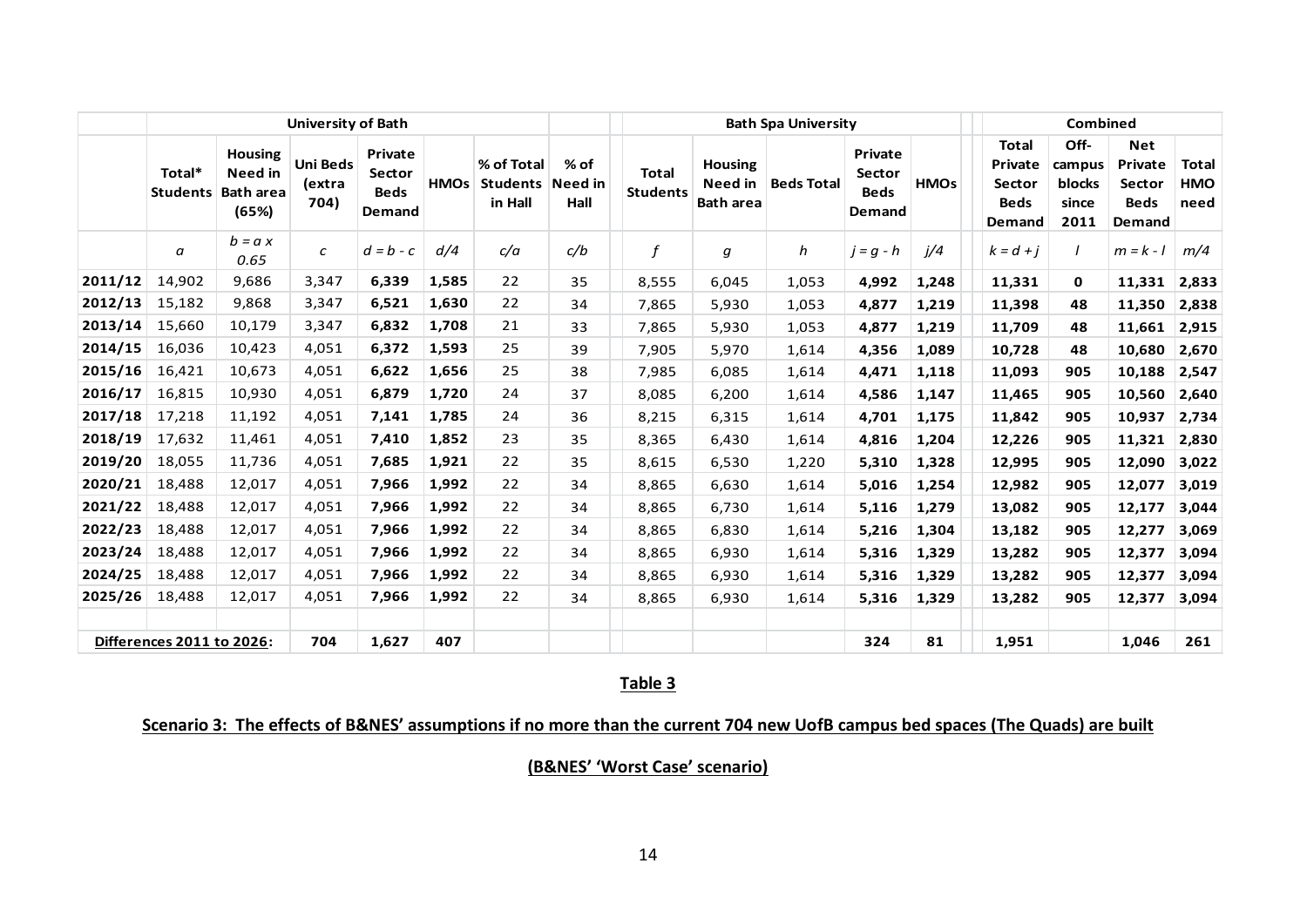|         |                                  |                                                               | <b>University of Bath</b>          |                                            |             |                                   |                      |                                 |                                               | <b>Bath Spa University</b> |                                            | Combined    |                                                                   |                                                  |                                                          |                                    |  |
|---------|----------------------------------|---------------------------------------------------------------|------------------------------------|--------------------------------------------|-------------|-----------------------------------|----------------------|---------------------------------|-----------------------------------------------|----------------------------|--------------------------------------------|-------------|-------------------------------------------------------------------|--------------------------------------------------|----------------------------------------------------------|------------------------------------|--|
|         | Total*<br><b>Students</b>        | <b>Housing</b><br><b>Need</b> in<br><b>Bath area</b><br>(65%) | <b>Uni Beds</b><br>(extra<br>1400) | Private<br>Sector<br><b>Beds</b><br>Demand | <b>HMOs</b> | % of Total<br>students<br>in Hall | % of Need<br>in Hall | <b>Total</b><br><b>Students</b> | <b>Housing</b><br>Need in<br><b>Bath area</b> | <b>Uni Beds</b>            | Private<br>Sector<br><b>Beds</b><br>Demand | <b>HMOs</b> | <b>Total</b><br>Private<br><b>Sector</b><br><b>Beds</b><br>Demand | Off-<br>campus<br><b>blocks</b><br>since<br>2011 | <b>Net</b><br>Private<br>Sector<br><b>Beds</b><br>Demand | <b>Total</b><br><b>HMO</b><br>need |  |
|         | a                                | $b = a x$<br>0.65                                             | $\mathcal{C}$                      | $d = b - c$                                | d/4         | c/a                               | c/b                  | f                               | g                                             | h                          | $j = g - h$                                | j/4         | $k = d + j$                                                       | $\prime$                                         | $m = k - l$                                              | m/4                                |  |
| 2011/12 | 14,902                           | 9,686                                                         | 3,347                              | 6,339                                      | 1,585       | 22                                | 35                   | 8,555                           | 6,045                                         | 1,053                      | 4,992                                      | 1,248       | 11,331                                                            | 0                                                | 11,331                                                   | 2,833                              |  |
| 2012/13 | 15,182                           | 9,868                                                         | 3,347                              | 6,521                                      | 1,630       | 22                                | 34                   | 7,865                           | 5,930                                         | 1,053                      | 4,877                                      | 1,219       | 11,398                                                            | 48                                               | 11,350                                                   | 2,838                              |  |
| 2013/14 | 15,660                           | 10,179                                                        | 3,347                              | 6,832                                      | 1,708       | 21                                | 33                   | 7,865                           | 5,930                                         | 1,053                      | 4,877                                      | 1,219       | 11,709                                                            | 48                                               | 11,661                                                   | 2,915                              |  |
| 2014/15 | 16,130                           | 10,484                                                        | 4,051                              | 6,433                                      | 1,608       | 25                                | 39                   | 7,905                           | 5,970                                         | 1,614                      | 4,356                                      | 1,089       | 10,789                                                            | 48                                               | 10,741                                                   | 2,685                              |  |
| 2015/16 | 16,614                           | 10,799                                                        | 4,051                              | 6,748                                      | 1,687       | 24                                | 38                   | 7,985                           | 6,085                                         | 1,614                      | 4,471                                      | 1,118       | 11,219                                                            | 905                                              | 10,314                                                   | 2,578                              |  |
| 2016/17 | 17,112                           | 11,123                                                        | 4,051                              | 7,072                                      | 1,768       | 24                                | 36                   | 8,085                           | 6,200                                         | 1,614                      | 4,586                                      | 1,147       | 11,658                                                            | 905                                              | 10,753                                                   | 2,688                              |  |
| 2017/18 | 17,625                           | 11,457                                                        | 4,051                              | 7,406                                      | 1,851       | 23                                | 35                   | 8,215                           | 6,315                                         | 1,614                      | 4,701                                      | 1,175       | 12,107                                                            | 905                                              | 11,202                                                   | 2,800                              |  |
| 2018/19 | 18,154                           | 11,800                                                        | 4,051                              | 7,749                                      | 1,937       | 22                                | 34                   | 8,365                           | 6,430                                         | 1,614                      | 4,816                                      | 1,204       | 12,565                                                            | 905                                              | 11,660                                                   | 2,915                              |  |
| 2019/20 | 18,699                           | 12,154                                                        | 4,051                              | 8,103                                      | 2,026       | 22                                | 33                   | 8,615                           | 6,530                                         | 1,220                      | 5,310                                      | 1,328       | 13,413                                                            | 905                                              | 12,508                                                   | 3,127                              |  |
| 2020/21 | 19,260                           | 12,519                                                        | 4,747                              | 7,772                                      | 1,943       | 25                                | 38                   | 8,865                           | 6,630                                         | 1,614                      | 5,016                                      | 1,254       | 12,788                                                            | 905                                              | 11,883                                                   | 2,971                              |  |
| 2021/22 | 19,838                           | 12,894                                                        | 4,747                              | 8,147                                      | 2,037       | 24                                | 37                   | 8,865                           | 6,730                                         | 1,614                      | 5,116                                      | 1,279       | 13,263                                                            | 905                                              | 12,358                                                   | 3,090                              |  |
| 2022/23 | 20,433                           | 13,281                                                        | 4,747                              | 8,534                                      | 2,134       | 23                                | 36                   | 8,865                           | 6,830                                         | 1,614                      | 5,216                                      | 1,304       | 13,750                                                            | 905                                              | 12,845                                                   | 3,211                              |  |
| 2023/24 | 21,046                           | 13,680                                                        | 4,747                              | 8,933                                      | 2,233       | 23                                | 35                   | 8,865                           | 6,930                                         | 1,614                      | 5,316                                      | 1,329       | 14,249                                                            | 905                                              | 13,344                                                   | 3,336                              |  |
| 2024/25 | 21,677                           | 14,090                                                        | 4,747                              | 9,343                                      | 2,336       | 22                                | 34                   | 8,865                           | 6,930                                         | 1,614                      | 5,316                                      | 1,329       | 14,659                                                            | 905                                              | 13,754                                                   | 3,439                              |  |
| 2025/26 | 22,327                           | 14,513                                                        | 4,747                              | 9,766                                      | 2,441       | 21                                | 33                   | 8,865                           | 6,930                                         | 1,614                      | 5,316                                      | 1,329       | 15,082                                                            | 905                                              | 14,177                                                   | 3,544                              |  |
|         | <b>Differences 2011 to 2026:</b> |                                                               | 1,400                              | 3,427                                      | 857         |                                   |                      |                                 |                                               |                            | 324                                        | 81          | 3,751                                                             |                                                  | 2,846                                                    | 711                                |  |
|         |                                  |                                                               |                                    |                                            |             |                                   |                      | Toblo 1                         |                                               |                            |                                            |             |                                                                   |                                                  |                                                          |                                    |  |

**Scenario 4: FoBRA's '3% scenario' with future UofB growth at 3% pa** 

**and 1,400 new campus bad spaces built by 2020**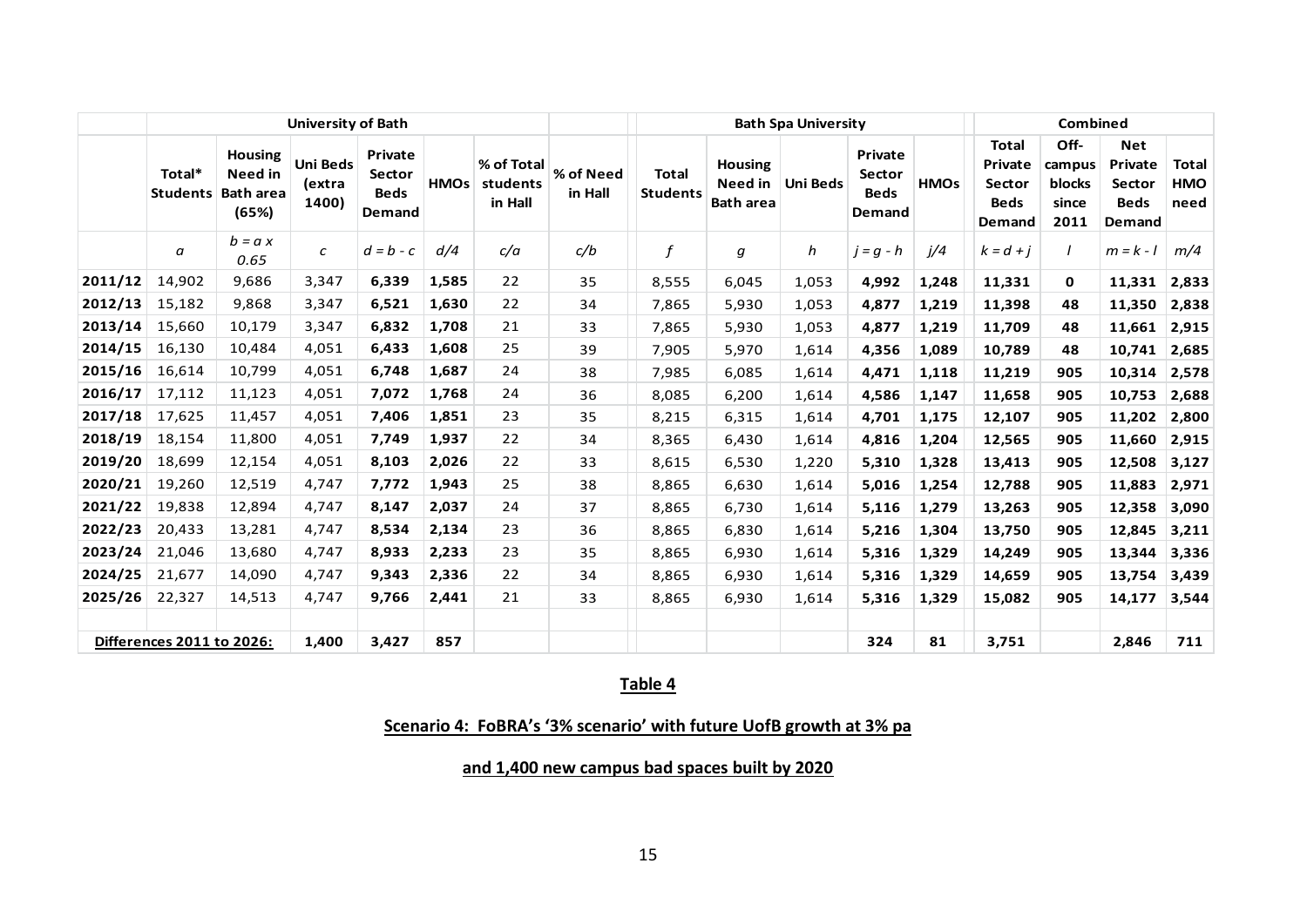|         |                                  |                                                               | <b>University of Bath</b>          |                                            |             |                                   |                      |                                 |                                               | <b>Bath Spa University</b> |                                            | <b>Combined</b> |                                                            |                                           |                                                                 |                             |
|---------|----------------------------------|---------------------------------------------------------------|------------------------------------|--------------------------------------------|-------------|-----------------------------------|----------------------|---------------------------------|-----------------------------------------------|----------------------------|--------------------------------------------|-----------------|------------------------------------------------------------|-------------------------------------------|-----------------------------------------------------------------|-----------------------------|
|         | Total*<br><b>Students</b>        | <b>Housing</b><br><b>Need</b> in<br><b>Bath area</b><br>(65%) | <b>Uni Beds</b><br>(extra<br>1400) | Private<br>Sector<br><b>Beds</b><br>Demand | <b>HMOs</b> | % of Total<br>students<br>in Hall | % of Need<br>in Hall | <b>Total</b><br><b>Students</b> | <b>Housing</b><br>Need in<br><b>Bath area</b> | <b>Uni Beds</b>            | Private<br>Sector<br><b>Beds</b><br>Demand | <b>HMOs</b>     | Total<br>Private<br><b>Sector</b><br><b>Beds</b><br>Demand | Off-<br>campus<br>blocks<br>since<br>2011 | <b>Net</b><br>Private<br><b>Sector</b><br><b>Beds</b><br>Demand | Total<br><b>HMO</b><br>need |
|         | a                                | $b = a x$<br>0.65                                             | $\epsilon$                         | $d = b - c$                                | d/4         | c/a                               | c/b                  | f                               | g                                             | h                          | $j = g - h$                                | j/4             | $k = d + j$                                                | $\prime$                                  | $m = k - l$                                                     | m/4                         |
| 2011/12 | 14,902                           | 9,686                                                         | 3,347                              | 6,339                                      | 1,585       | 22                                | 35                   | 8,555                           | 6,045                                         | 1,053                      | 4,992                                      | 1,248           | 11,331                                                     | $\mathbf{0}$                              | 11,331                                                          | 2,833                       |
| 2012/13 | 15,182                           | 9,868                                                         | 3,347                              | 6,521                                      | 1,630       | 22                                | 34                   | 7,865                           | 5,930                                         | 1,053                      | 4,877                                      | 1,219           | 11,398                                                     | 48                                        | 11,350                                                          | 2,838                       |
| 2013/14 | 15,660                           | 10,179                                                        | 3,347                              | 6,832                                      | 1,708       | 21                                | 33                   | 7,865                           | 5,930                                         | 1,053                      | 4,877                                      | 1,219           | 11,709                                                     | 48                                        | 11,661                                                          | 2,915                       |
| 2014/15 | 16,460                           | 10,699                                                        | 4,051                              | 6,648                                      | 1,662       | 25                                | 38                   | 7,905                           | 5,970                                         | 1,614                      | 4,356                                      | 1,089           | 11,004                                                     | 48                                        | 10,956                                                          | 2,739                       |
| 2015/16 | 16,910                           | 10,992                                                        | 4,051                              | 6,941                                      | 1,735       | 24                                | 37                   | 7,985                           | 6,085                                         | 1,614                      | 4,471                                      | 1,118           | 11,412                                                     | 905                                       | 10,507                                                          | 2,627                       |
| 2016/17 | 17,410                           | 11,317                                                        | 4,051                              | 7,266                                      | 1,816       | 23                                | 36                   | 8,085                           | 6,200                                         | 1,614                      | 4,586                                      | 1,147           | 11,852                                                     | 905                                       | 10,947                                                          | 2,737                       |
| 2017/18 | 17,910                           | 11,642                                                        | 4,051                              | 7,591                                      | 1,898       | 23                                | 35                   | 8,215                           | 6,315                                         | 1,614                      | 4,701                                      | 1,175           | 12,292                                                     | 905                                       | 11,387                                                          | 2,847                       |
| 2018/19 | 18,447                           | 11,991                                                        | 4,051                              | 7,940                                      | 1,985       | 22                                | 34                   | 8,365                           | 6,430                                         | 1,614                      | 4,816                                      | 1,204           | 12,756                                                     | 905                                       | 11,851                                                          | 2,963                       |
| 2019/20 | 19,001                           | 12,350                                                        | 4,051                              | 8,299                                      | 2,075       | 21                                | 33                   | 8,615                           | 6,530                                         | 1,220                      | 5,310                                      | 1,328           | 13,609                                                     | 905                                       | 12,704                                                          | 3,176                       |
| 2020/21 | 19,571                           | 12,721                                                        | 4,747                              | 7,974                                      | 1,993       | 24                                | 37                   | 8,865                           | 6,630                                         | 1,614                      | 5,016                                      | 1,254           | 12,990                                                     | 905                                       | 12,085                                                          | 3,021                       |
| 2021/22 | 20,158                           | 13,103                                                        | 4,747                              | 8,356                                      | 2,089       | 24                                | 36                   | 8,865                           | 6,730                                         | 1,614                      | 5,116                                      | 1,279           | 13,472                                                     | 905                                       | 12,567                                                          | 3,142                       |
| 2022/23 | 20,763                           | 13,496                                                        | 4,747                              | 8,749                                      | 2,187       | 23                                | 35                   | 8,865                           | 6,830                                         | 1,614                      | 5,216                                      | 1,304           | 13,965                                                     | 905                                       | 13,060                                                          | 3,265                       |
| 2023/24 | 21,385                           | 13,901                                                        | 4.747                              | 9,154                                      | 2,288       | 22                                | 34                   | 8,865                           | 6,930                                         | 1,614                      | 5,316                                      | 1,329           | 14,470                                                     | 905                                       | 13,565                                                          | 3,391                       |
| 2024/25 | 22,027                           | 14,318                                                        | 4,747                              | 9,571                                      | 2,393       | 22                                | 33                   | 8,865                           | 6,930                                         | 1,614                      | 5,316                                      | 1,329           | 14,887                                                     | 905                                       | 13,982                                                          | 3,495                       |
| 2025/26 | 22,688                           | 14,747                                                        | 4,747                              | 10,000                                     | 2,500       | 21                                | 32                   | 8,865                           | 6,930                                         | 1,614                      | 5,316                                      | 1,329           | 15,316                                                     | 905                                       | 14,411                                                          | 3,603                       |
|         | <b>Differences 2011 to 2026:</b> |                                                               | 1,400                              | 3,661                                      | 915         |                                   |                      |                                 |                                               |                            | 324                                        | 81              | 3,985                                                      |                                           | 3,080                                                           | 770                         |
|         |                                  |                                                               |                                    |                                            |             |                                   |                      | Tablo 1a                        |                                               |                            |                                            |                 |                                                            |                                           |                                                                 |                             |

# **Table 4a**

# **Scenario 4a: University of Bath projections to 2017/18 then future UofB growth at 3% pa**

**and 1,400 new campus bad spaces built by 2020**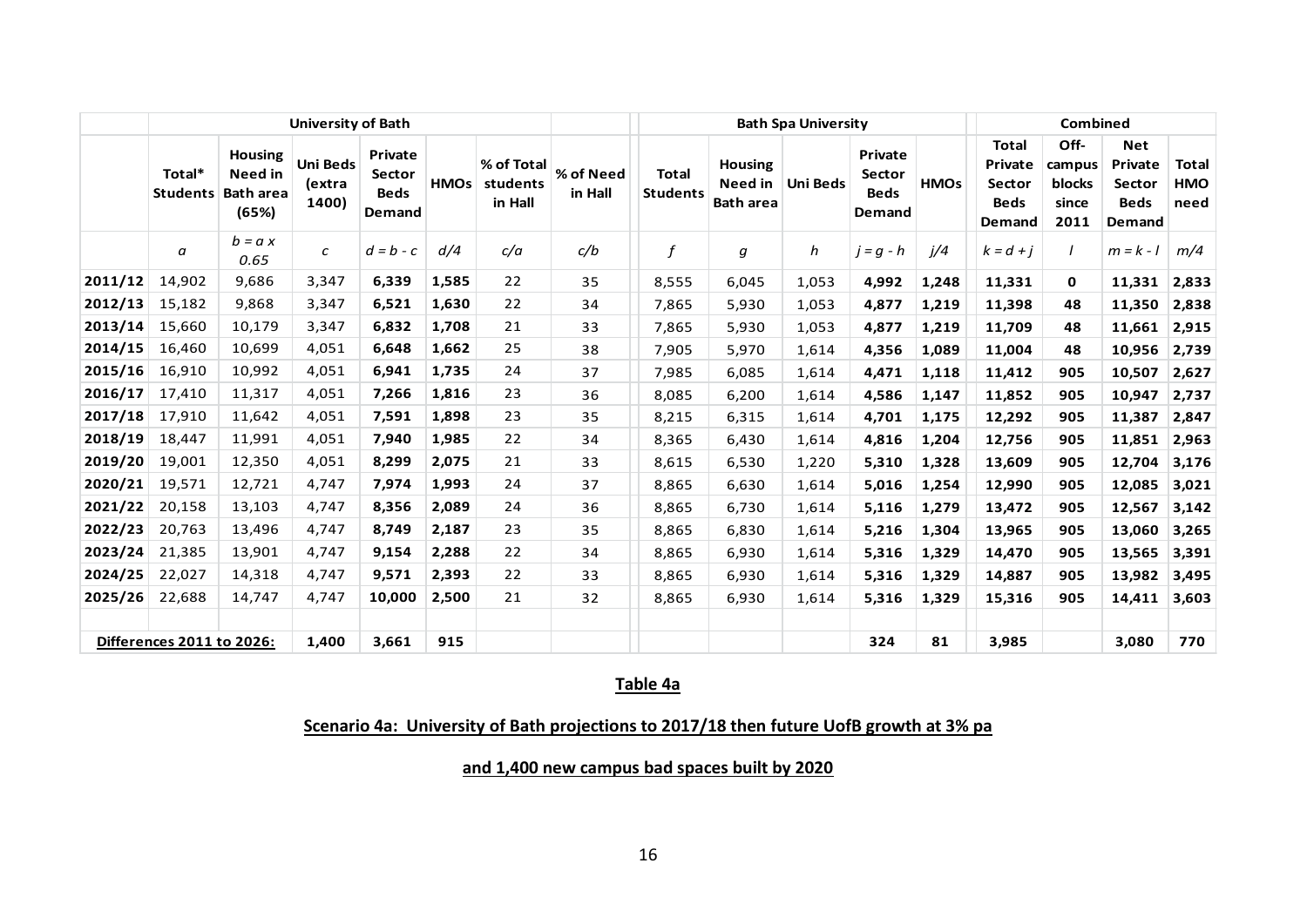#### **Annex A**

### **Extract from the Minutes of the University of Bath Local Residents' Forum 3rd June 2014, chaired by the Deputy Vice Chancellor.**

#### **"6. Student housing policy**

Chris Beezley produced a paper for the Forum that included the following three questions for discussion. Professor Edge asked Dr Nicky Kemp, Director of Policy & Planning to respond:

**1. The current University of Bath Masterplan makes provision for up to 2,400 new campus bedrooms. Does the University have a forward plan to build beyond the current 708 (R6/The Quads)? If so, how many and in what timescales?** The University does not have a forward plan for specific construction projects beyond The Quads. There is a great deal of uncertainty surrounding public sector finances leading into a General Election and the University is unlikely to commit to another major capital expenditure until it can evaluate any changes in Government priorities next year arising from the Election.

**2. Historically, the University of Bath has provided around 29% of its full-time students with university-managed accommodation (on- and off-campus). Does the University have any plans to move away from that proportion in the future? If so, more or fewer and by how much?** The University has not worked to a circa 29% proportion. In the past we have sought to deliver on our guarantee of student residences for all new undergraduate entrants and all new international postgraduates. Our priority is to continue to deliver on these guarantees. With the delivery of the Quads we will have some capacity above and beyond the guarantee needs.

**3. The current Masterplan caps the number of full-time students at 16,000. At the current growth rate this number is likely to be reached within 4 years. Is a 16,000 cap formal University policy? What does the University consider to be the ultimate capacity of the campus?** The 16,000 figure is actually a full-time equivalent figure rather than a full-time student figure. Over the years, the FTE count has included students that have made fairly light demands on the campus, for example, credit-bearing adult education classes, placement students, franchised students who have been primarily based at FE colleges etc. The 16,000 FTE figure is not a formal cap, it is a planning assumption. Our programme delivery may change to include more distance learning provision arising from our pilot activity with FutureLearn and MOOCS. We have also changed our Statutes and Ordinances to allow for more joint degrees which would mean our students studying in other universities here or abroad for part of their courses. The ultimate capacity of campus will depend on the nature of our provision both in terms of delivery and discipline mix, for example, STEM programmes use far more space because they require specialist teaching laboratories. Library-based provision is not as space hungry."